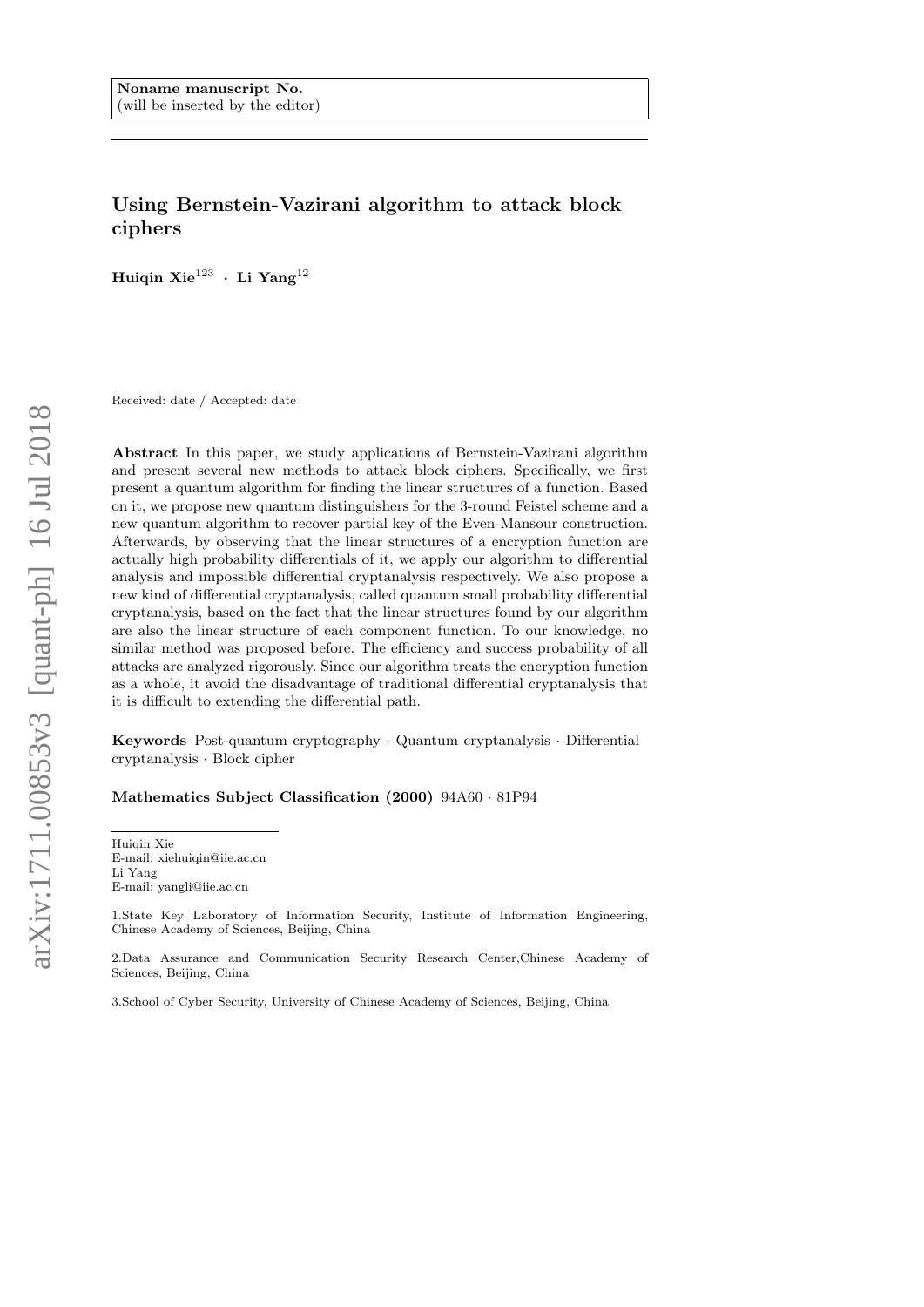# 1 Introduction

Over the last few years, there has been an increasing interest in quantum cryptography. On one hand, many cryptographic schemes based on quantum information have been proposed, among which the most well-known result is quantum key distribution (OKD) [\[1\]](#page-20-0). These schemes take full advantage of the novel properties of quantum information and aims to realize functionalities that do not exist using classical information alone. On the other hand, the development of quantum computing threatens many classical cryptosystems. The most representative example is Shor's algorithm [\[22\]](#page-21-0). By using Shor's algorithm, an adversary who owns a quantum computer can break the security of any schemes based on factorization or discrete logarithm, such as RSA. This has greatly motivated the development of post-quantum cryptography, i.e., classical cryptosystems that remain secure even when the adversary owns a quantum computer.

While currently used public-key cryptography suffers from a severe threat due to Shor's algorithm, the impact of quantum computers on symmetric-key cryptography is still less understood. Since Grover's algorithm provides a quadratic speed-up for general search problems, the key lengths of symmetric-key cryptosystems need to be doubled to maintain the security. In addition, Simon's algorithm [\[23\]](#page-21-1) has also been applied to cryptanalysis. Kuwakado and Morii use it to construct a quantum distinguisher for 3-round Feistel scheme [\[14\]](#page-21-2) and recover partial key of Even-Mansour construction [\[15\]](#page-21-3). Santoli and Schaffiner extend their result and present a quantum forgery attack on CBC-MAC scheme [\[21\]](#page-21-4). In [\[11\]](#page-21-5), Kaplan et al. use Simon's algorithm to attack various symmetric cryptosystems, such as CBC-MAC, PMAC, CLOC and so on. They also study how differential and linear cryptanalysis behave in the post-quantum world [\[12\]](#page-21-6). In addition to Simon's algorithm, Bernstein-Vazirani (BV) algorithm [\[2\]](#page-20-1) has also been used for cryptanalysis. Li and Yang proposed two methods to execute quantum differential cryptanalysis based on BV algorithm in [\[17\]](#page-21-7), but in their attack, it is implicitly assumed that the attacker can query the function which maps the plaintext to the input of the last round of the encryption algorithm.

In this paper, we study applications of BV algorithm and use it to attack block ciphers. It has been found that running BV algorithm on a Boolean function  $f$ without performing the final measurement will gives a superposition of all states  $|\omega\rangle$  ( $\omega \in \{0,1\}^n$ ), and the amplitude corresponding to each  $|\omega\rangle$  is its Walsh spectrum  $S_f(\omega)$  [\[8,](#page-21-8)[10\]](#page-21-9). In addition, there is a link between the linear structure of a Boolean function and its Walsh spectrum [\[6\]](#page-20-2). Based on these two facts, Li and Yang present a quantum algorithm to find the linear structures of a Boolean function in [\[16\]](#page-21-10). We modify their algorithm so that it can find the linear structures of a vector function. Our attack strategies are all built on this modified algorithm.

Attack model. In this paper, we only consider quantum chosen message attack that has been studied in [\[3,](#page-20-3) [5,](#page-20-4) [9\]](#page-21-11). In this attack model, the adversary is granted the access to a quantum oracle which computes the encryption function in superposition. Specifically, if the encryption algorithm is described by a classical function  $E_k: \{0,1\}^n \to \{0,1\}^n$ , then the adversary can make quantum queries  $\sum_{x,y} |x\rangle |y\rangle \rightarrow \sum_{x,y} |x\rangle |y \oplus E_k(x)\rangle.$ 

Our contributions. In this article, we present several methods to attack block ciphers. We first propose a quantum algorithm for finding the linear structures of a vector function, which takes BV algorithm as a subroutine and is developed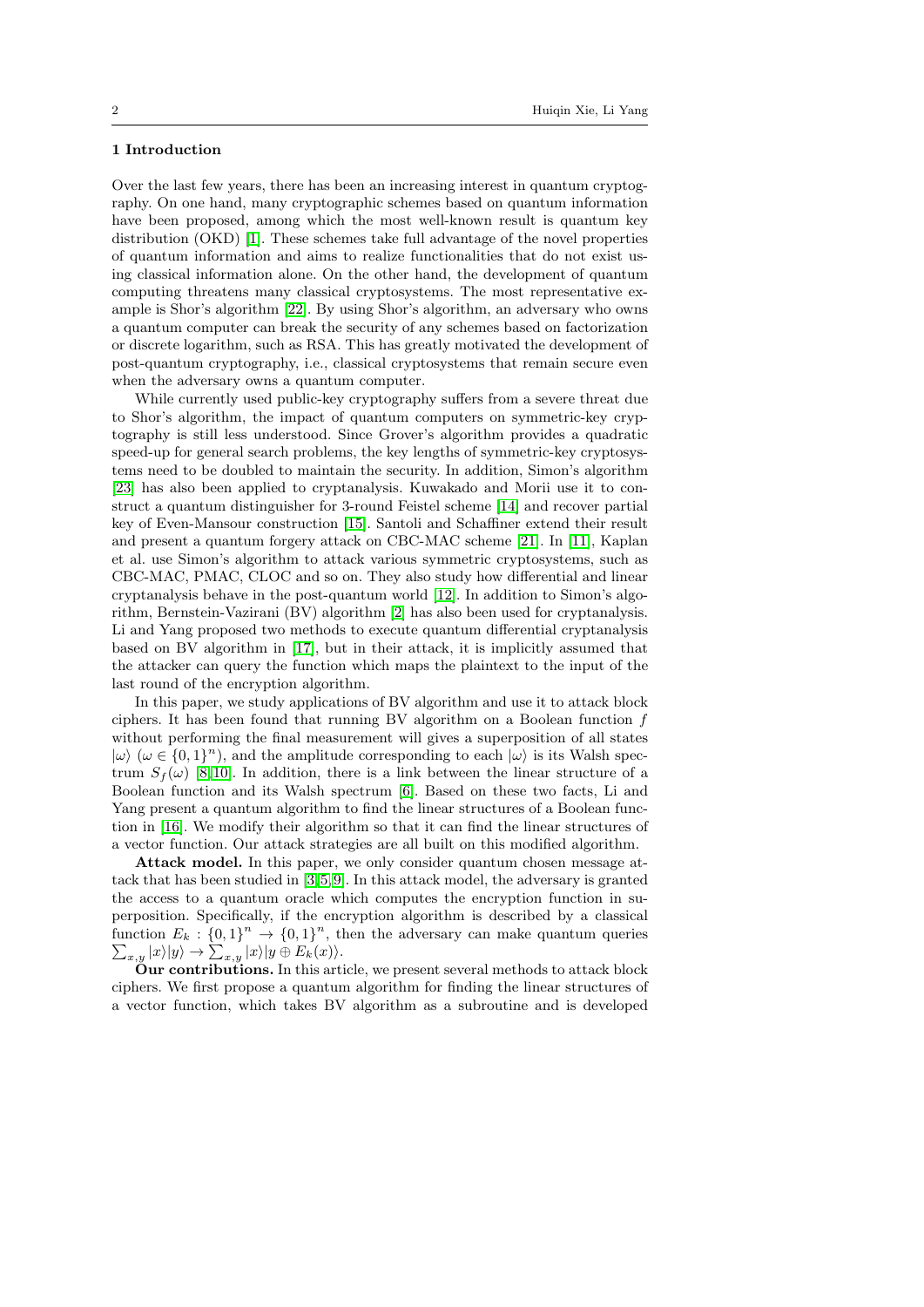from the algorithm in [\[16\]](#page-21-10). Then we modify this original algorithm to get different versions and apply them in different attack strategies. In more detail, our main contributions are as follows:

• We construct new quantum distinguishers for the 3-round Feistel scheme and propose a new quantum algorithm to recover partial key of Even-Mansour construction. Our methods are similar with the ones proposed by Kuwakado and Morii [\[14,](#page-21-2) [15\]](#page-21-3), but we use BV algorithm instead of Simon's algorithm. Although this modification cause a slight increase in complexity, it makes our methods has more general applications. For example, by constructing functions that have different linear structures, we can obtain various distinguishers for the 3-round Feistel scheme. The essential reason is that using BV algorithm can find not only the periods of a function but also its other linear structures.

• Observing that linear structures of a encryption function are actually high probability differentials of it, we propose three ways to execute differential cryptanalysis, which we call quantum differential analysis, quantum small probability differential cryptanalysis and quantum impossible differential cryptanalysis respectively. Afterwards, we analyze the efficiency and success probability of all attacks. The quantum algorithms used for these three kinds of differential cryptanalysis all have polynomial running time. As we know, one of the main shortcomings of traditional differential cryptanalysis is the difficulties in extending the differential paths, which limits the number of rounds that can be attacked. Our approach avoids this problem since it treats the encryption function as a whole.

# 2 Preliminaries

In this section, we briefly recall a few notations and results about the linear structure. Let *n* be a positive integer and  $\mathbb{F}_2 = \{0, 1\}$  be a finite field of characteristic 2.  $\mathbb{F}_2^n = \{0,1\}^n$  is a vector space over  $\mathbb{F}_2$ . The set of all functions from  $\mathbb{F}_2^n$  to  $\mathbb{F}_2$  is denoted as  $\mathcal{B}_n$ .

**Definition 1** A vector  $a \in \mathbb{F}_2^n$  is called a linear structure of a Boolean function  $f \in \mathcal{B}_n$ , if

$$
f(x \oplus a) + f(x) = f(a) + f(0), \ \forall x \in \mathbb{F}_2^n,
$$

where  $\oplus$  denotes the bitwise exclusive-or.

For any  $f \in \mathcal{B}_n$ , let  $U_f$  be the set of all linear structures of f, and

$$
U_f^i = \{ a \in \mathbb{F}_2^n | f(x \oplus a) + f(x) = i, \forall x \in \mathbb{F}_2^{n} \}, \ i = 0, 1.
$$

Obviously,  $U_f = U_f^0 \cup U_f^1$ . For any  $a \in \mathbb{F}_2^n$  and  $i = 0, 1$ , let

$$
V_{f,a}^{i} = \{ x \in \mathbb{F}_{2}^{n} | f(x \oplus a) + f(x) = i \}.
$$

Clearly,  $0 \leq |V_{f,a}^i|/2^n \leq 1$ , and  $a \in U_f^i$  if and only if  $|V_{f,a}^i|/2^n = 1$ . For any  $a \in \mathbb{F}_2^n$ ,  $1 - |V_{f,a}^i|/2^n$  quantifies how close a is to be a linear structure of f. Naturally, we give the following definition: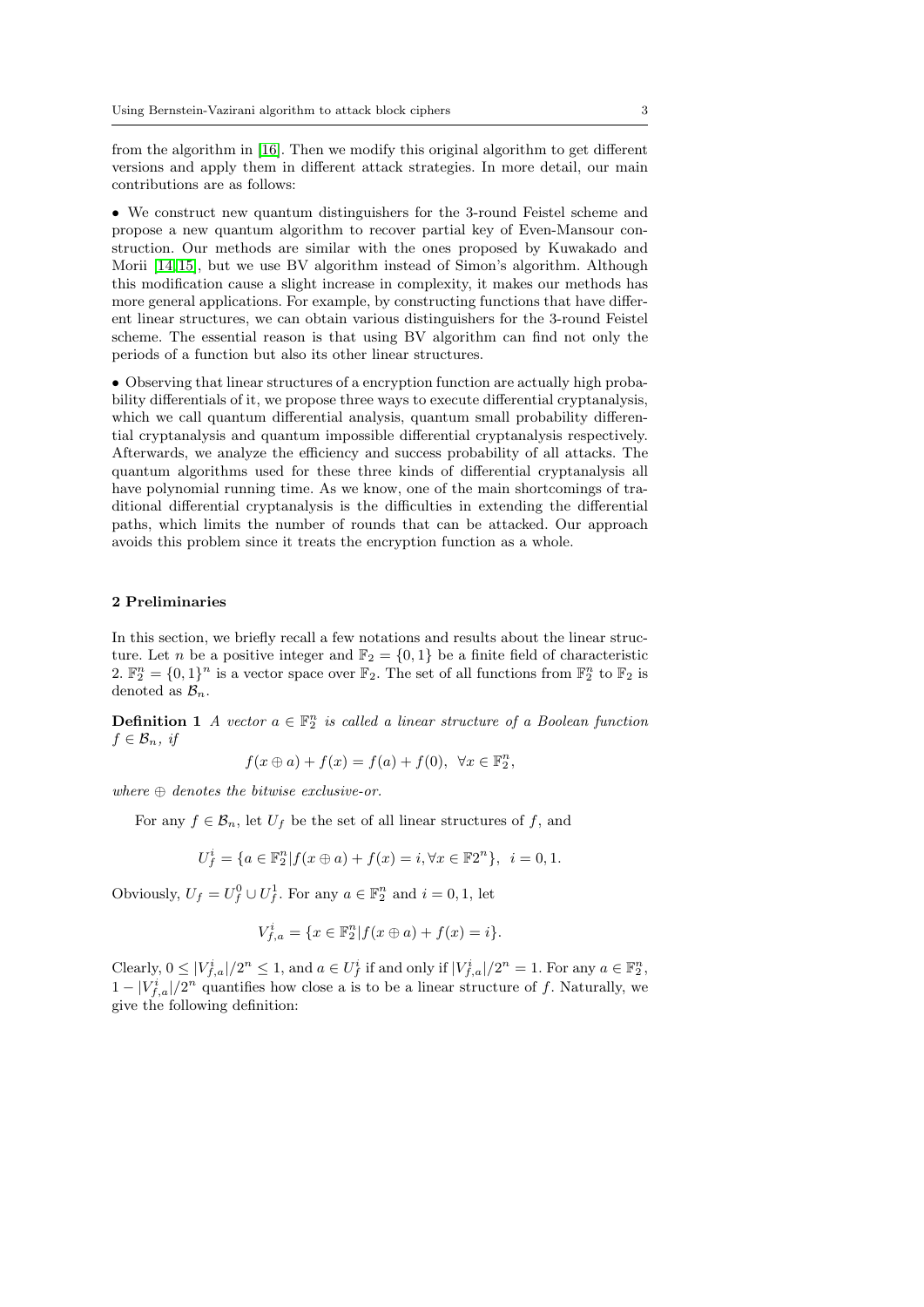**Definition 2** A vector  $a \in \mathbb{F}_2^n$  is called a  $\sigma$ -close linear structure of a function  $f \in \mathcal{B}_n$ , if there exists  $i \in \{0,1\}$  such that

$$
1 - \frac{|\{x \in \mathbb{F}_2^n | f(x \oplus a) + f(x) = i\}|}{2^n} < \sigma.
$$

If a is a  $\sigma(n)$ -close linear structure of f for some negligible function  $\sigma(n)$ , we call it a quasi linear structure of f.

Relative differential uniformity of a Boolean function quantifies how close the function is from having a nontrivial linear structure, which is defined in [\[20\]](#page-21-12): **Definition 3** The relative differential uniformity of  $f \in \mathcal{B}_n$  is defined as

$$
\delta_f = \frac{1}{2^n} \max_{0 \neq a \in \mathbb{F}_2^n} \max_{i \in \mathbb{F}_2} |\{x \in \mathbb{F}_2^n | f(x \oplus a) + f(x) = i\}|.
$$

For any  $f \in \mathcal{B}_n$ , it is obviously that  $\frac{1}{2} \leq \delta_f \leq 1$ , and  $U_f \neq \{0\}$  if and only if  $\delta_f = 1$ . The linear structures of a Boolean function is closely related to its Walsh spectrum, which is defined as follows:

**Definition 4** The Walsh spectrum of a Boolean function  $f \in \mathcal{B}_n$  is defined as

$$
S_f(\omega) = \frac{1}{2^n} \sum_{x \in \mathbb{F}_2^n} (-1)^{f(x) + \omega \cdot x}
$$

.

.

The relation between the linear structure and Walsh spectral is captured by following two lemmas, which have been proved in [\[19\]](#page-21-13).

**Lemma 1** Let  $f \in \mathcal{B}_n$ , then  $\forall a \in \mathbb{F}_2^n$ ,  $\forall i \in \mathbb{F}_2$ ,

$$
\sum_{\omega \cdot a = i} S_f^2(\omega) = \frac{|V_{f,a}^i|}{2^n} = \frac{|\{x \in \mathbb{F}_2^n | f(x \oplus a) + f(x) = i\}|}{2^n}
$$

**Lemma 2** For  $f \in \mathcal{B}_n$ , let  $N_f = {\omega \in \mathbb{F}_2^n | S_f(\omega) \neq 0}$ . Then  $\forall i \in \{0, 1\}$ , it holds that

$$
U_f^i = \{ a \in \mathbb{F}_2^n | \omega \cdot a = i, \forall \ \omega \in N_f \}.
$$

Lemma 2 provides a method to find the linear structures. If we have a sufficiently large subset H of  $N_f$ , we can get  $U_f^i$  by solving the system of linear equations  $\{a \cdot \omega = i | \omega \in H\}$ . (Here, solving the system of linear equations  ${a \cdot \omega = i | \omega \in H}$  means finding vector a that satisfies  $a \cdot \omega = i$  for all  $\omega \in H$ .

Next we consider the vector functions. Suppose  $m, n$  are positive integers.  $\mathcal{C}_{m,n}$ denotes the set of all functions from  $\mathbb{F}_2^m$  to  $\mathbb{F}_2^n$ . The linear structure of a vector function in  $\mathcal{C}_{m,n}$  can be defined similarly:

**Definition 5** A vector  $a \in \mathbb{F}_2^m$  is called a linear structure of a vector function  $F \in \mathcal{C}_{m,n}$ , if there exists a vector  $\alpha \in \{0,1\}^n$  such that

$$
F(x \oplus a) \oplus F(x) = \alpha, \ \forall x \in \{0,1\}^m.
$$

Suppose  $F = (F_1, F_2, \cdots, F_n)$ . A straightforward way to find the linear structures of F is to first search for the linear structures of each component function  $F_i$ respectively and then take the intersection. Let  $U_F$  be the set of all linear structures of F, and  $U_F^{\alpha} = \{a \in \mathbb{F}_2^n | F(x \oplus a) \oplus F(x) = \alpha, \forall x\}.$  It is obviously that  $U_F = \cup_{\alpha} U_F^{\alpha}$ . The relative differential uniformity of F is defined as

$$
\delta_F = \frac{1}{2^m} \max_{0 \neq a \in \mathbb{F}_2^m} \max_{\alpha \in \mathbb{F}_2^n} |\{x \in \mathbb{F}_2^m | F(x \oplus a) \oplus F(x) = \alpha\}|,
$$

which quantifies how close  $F$  is from having a nontrivial linear structure.

 $\delta$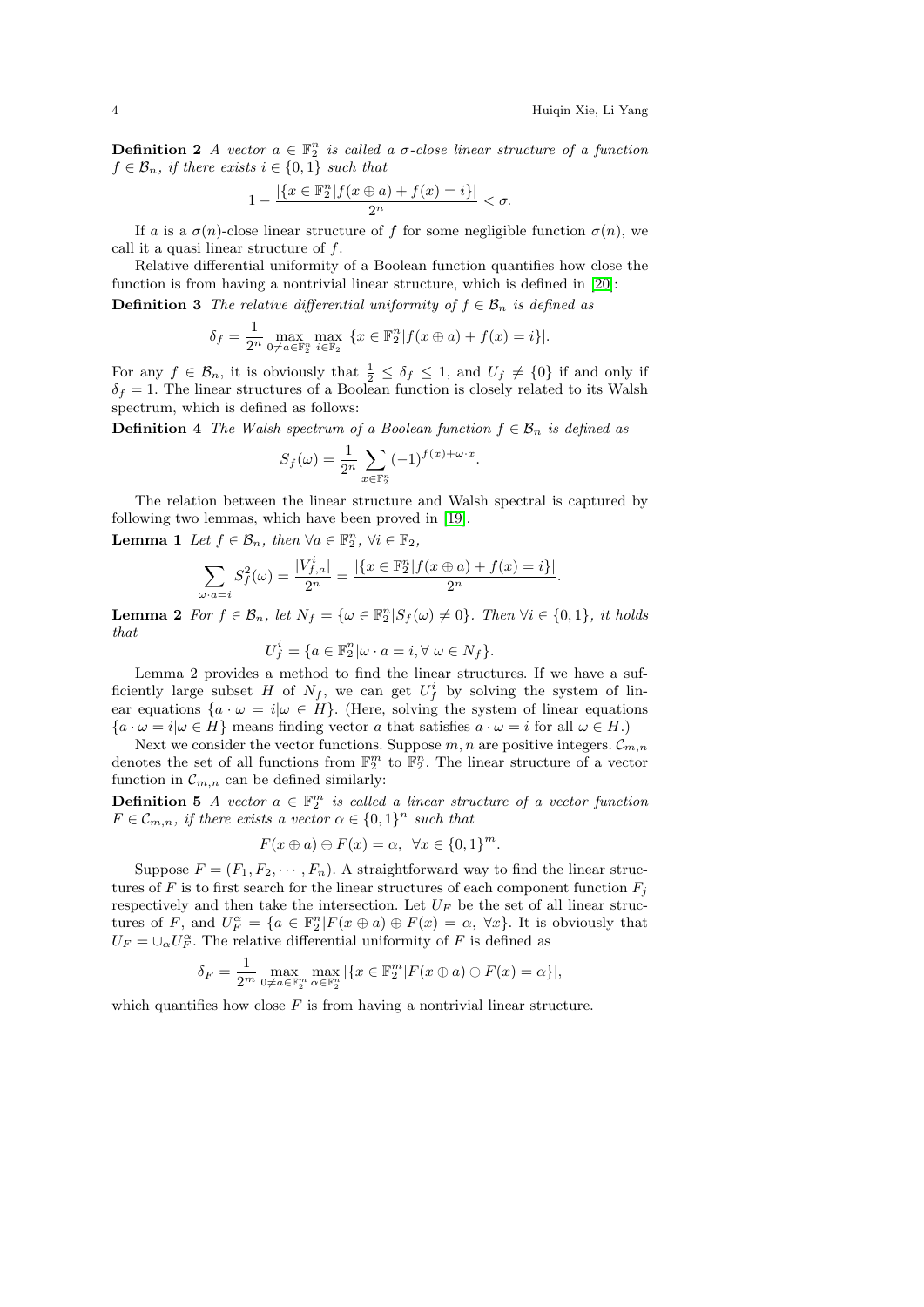# 3 Finding linear structures via Bernstein-Vazirani algorithm

In this section we briefly recall the BV algorithm [\[2\]](#page-20-1) and introduce how to use it to find the linear structures of a Boolean function. The goal of BV algorithm is to determine a secret string  $a \in \{0,1\}^n$ . Specifically, suppose

$$
f(x) = a \cdot x = \sum_{i=1}^{n} a_i x_i.
$$

The algorithm aims to determine  $a$ , given the access to an quantum oracle which computes the function  $f$ . It works as follows:

1. Prepare the initial state  $|\psi_0\rangle = |0\rangle^{\otimes n}|1\rangle$ , then perform the Hadamard transform  $H^{(n+1)}$  on it to obtain the quantum superposition

$$
|\psi_1\rangle = \sum_{x \in \mathbb{F}_2^n} \frac{|x\rangle}{\sqrt{2^n}} \cdot \frac{|0\rangle - |1\rangle}{\sqrt{2}}.
$$

2. A quantum query to the oracle which computes  $f$  maps it to the state

$$
|\psi_2\rangle = \sum_{x \in \mathbb{F}_2^n} \frac{(-1)^{f(x)}|x\rangle}{\sqrt{2^n}} \cdot \frac{|0\rangle - |1\rangle}{\sqrt{2}}.
$$

3. Apply the Hadamard gates  $H^{(n)}$  to the first n qubits again yielding

$$
|\psi_3\rangle=\sum_{y\in\mathbb{F}_2^n}\frac{1}{2^n}\sum_{x\in\mathbb{F}_2^n}(-1)^{f(x)+y\cdot x}|y\rangle,
$$

where we omit the last qubit for the simplicity. If  $f(x) = a \cdot x$ , we have

$$
|\psi_3\rangle = \sum_{y \in \mathbb{F}_2^n} \left(\frac{1}{2^n} \sum_{x \in \mathbb{F}_2^n} (-1)^{(a \oplus y) \cdot x}\right)|y\rangle
$$
  
= 
$$
\sum_{y \in \mathbb{F}_2^n} \delta_a(y)|y\rangle
$$
  
=  $|a\rangle$ ,

where  $\delta_a(y) = 1$  if  $y = a$ , otherwise  $\delta_a(y) = 0$ . Then by measuring  $|\psi_3\rangle$  in the computational basis, we will get a with probability 1.

If we run the BV algorithm on a general function  $f \in \mathcal{B}_n$ , the output before the measurement can be expressed as

$$
|\psi_3\rangle=\sum_{y\in\mathbb{F}_2^n}S_f(y)|y\rangle,
$$

where  $S_f(\cdot)$  is the Walsh spectrum of f. When we measure the above state in the computational basis, we will obtain y with probability  $S_f(y)^2$ . In other words, we will always get  $y \in N_f$  when we run the BV algorithm on f. This fact combined with Lemma 2 implies a way to find the linear structures.

Now we state the quantum algorithm proposed in [\[16\]](#page-21-10) for finding the linear structures of a Boolean function. Roughly speaking, the BV algorithm is treated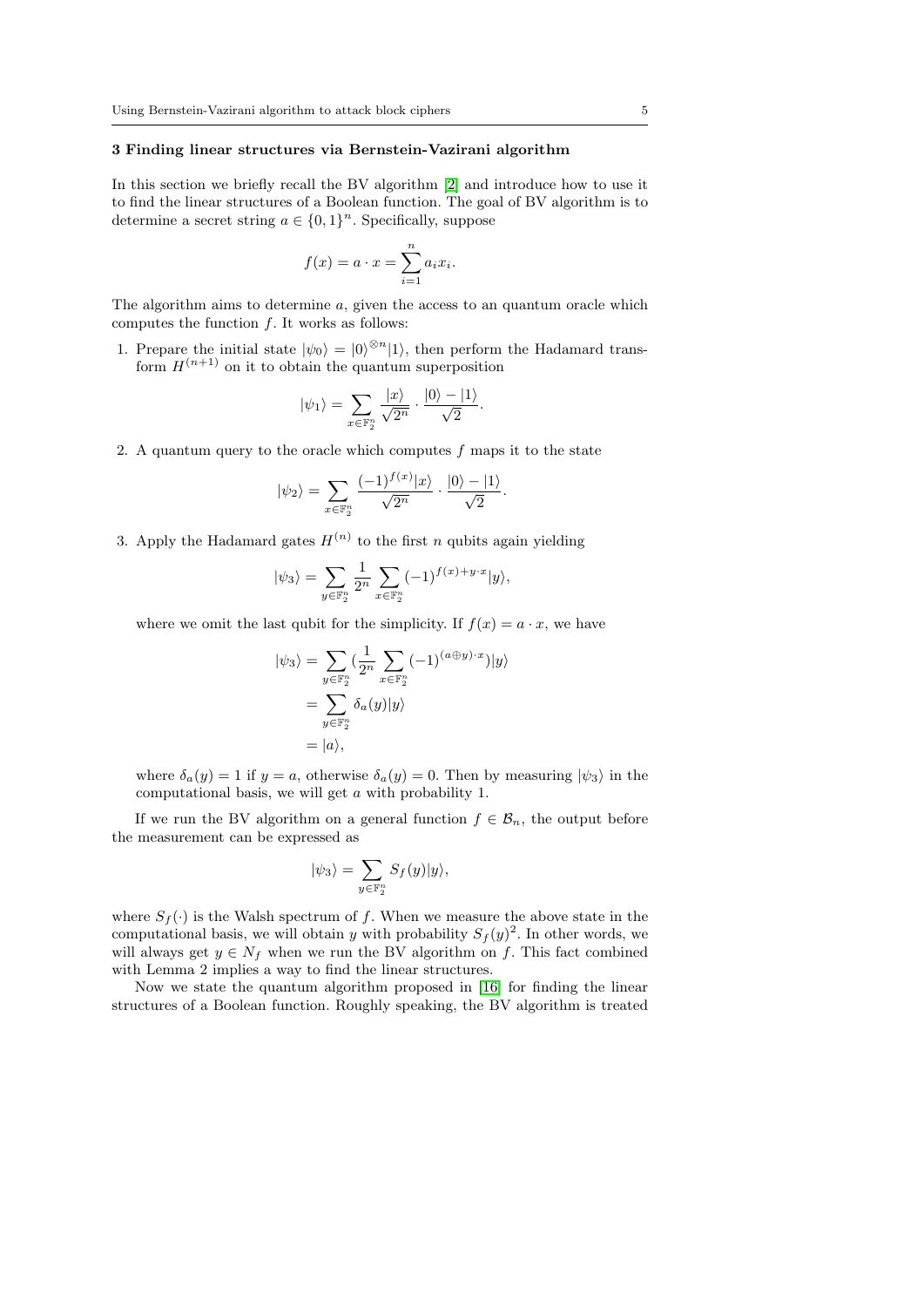as a subroutine. By repeating the subroutine until one gets a subset  $H$  of  $N_f$ , and then solving the system of linear equations  $\{x \cdot \omega = i | \omega \in H\}$  for both  $i = 0$  and 1, one will get candidate linear structures of f.

# Algorithm 1

Let  $p(n)$  be an arbitrary polynomial function of n.  $\Phi$  denotes the null set. Initialize the set  $H := \Phi$ . 1 For  $p = 1, 2, \dots, p(n)$ , do 2 Run the BV algorithm with queries on the quantum oracle of  $f$  to get an *n*-bit output  $\omega \in N_f$ . 3 Let  $H = H \cup \{\omega\}.$ 4 end 5 Solve the system of linear equations  $\{x \cdot \omega = i | \omega \in H\}$  to get solution  $A^i$ for  $i = 0, 1$  respectively. 6 If  $A^0 \cup A^1 \subseteq \{(0, \dots, 0)\}\)$ , then output "No" and halt. 7 Else, output  $A^0$  and  $A^1$ .

To justify the validity of the above algorithm, we present following two theorems, where the Theorem 1 is proved in [\[16\]](#page-21-10) and the Theorem 2 hasn't been proved before.

**Theorem 1** If running Algorithm 1 on a function  $f \in \mathcal{B}_n$  gives sets  $A^0$  and  $A^1$ , then for all  $a \in A^i$   $(i = 0, 1)$ , all  $\epsilon$  satisfying  $0 < \epsilon < 1$ , we have

$$
Pr\Big[1 - \frac{|\{x \in \mathbb{F}_2^n | f(x \oplus a) + f(x) = i\}|}{2^n} < \epsilon\Big] > 1 - \exp(-2p(n)\epsilon^2). \tag{1}
$$

This theorem is proved in [\[16\]](#page-21-10), and we present the proof in Appendix A for the paper to be self-contained.

For arbitrary function  $f \in \mathcal{B}_n$ , we let

$$
\delta'_f = \frac{1}{2^n} \max_{\substack{a \in \mathbb{F}_2^n \\ a \notin U_f}} \max_{i \in \mathbb{F}_2} |\{x \in \mathbb{F}_2^n | f(x \oplus a) + f(x) = i\}|.
$$

It is obviously that  $\delta'_f < 1$ . And if  $\delta_f < 1$ , it holds that  $\delta'_f = \delta_f$ . By the definition of  $\delta'_{f}$ , we can see that the smaller  $\delta'_{f}$  is, the better for ruling out the vectors which are not linear structures of f during executing Algorithm 1.

**Theorem 2** Suppose  $\delta'_f \leq p_0 < 1$  and Algorithm 1 makes quantum queries for  $p(n) = cn$  times. Then it holds that

1.If  $\delta_f$  < 1, that is, f has no nonzero linear structure, then Algorithm 1 returns "No" with probability greater than  $1 - p_0^{cn}$ ;

2.If Algorithm 1 returns  $A^0$  and  $A^1$ , then for any  $a \notin U_f^i$   $(i = 0, 1)$ ,

$$
Pr[a \in A^i] \le p_0^{cn}.
$$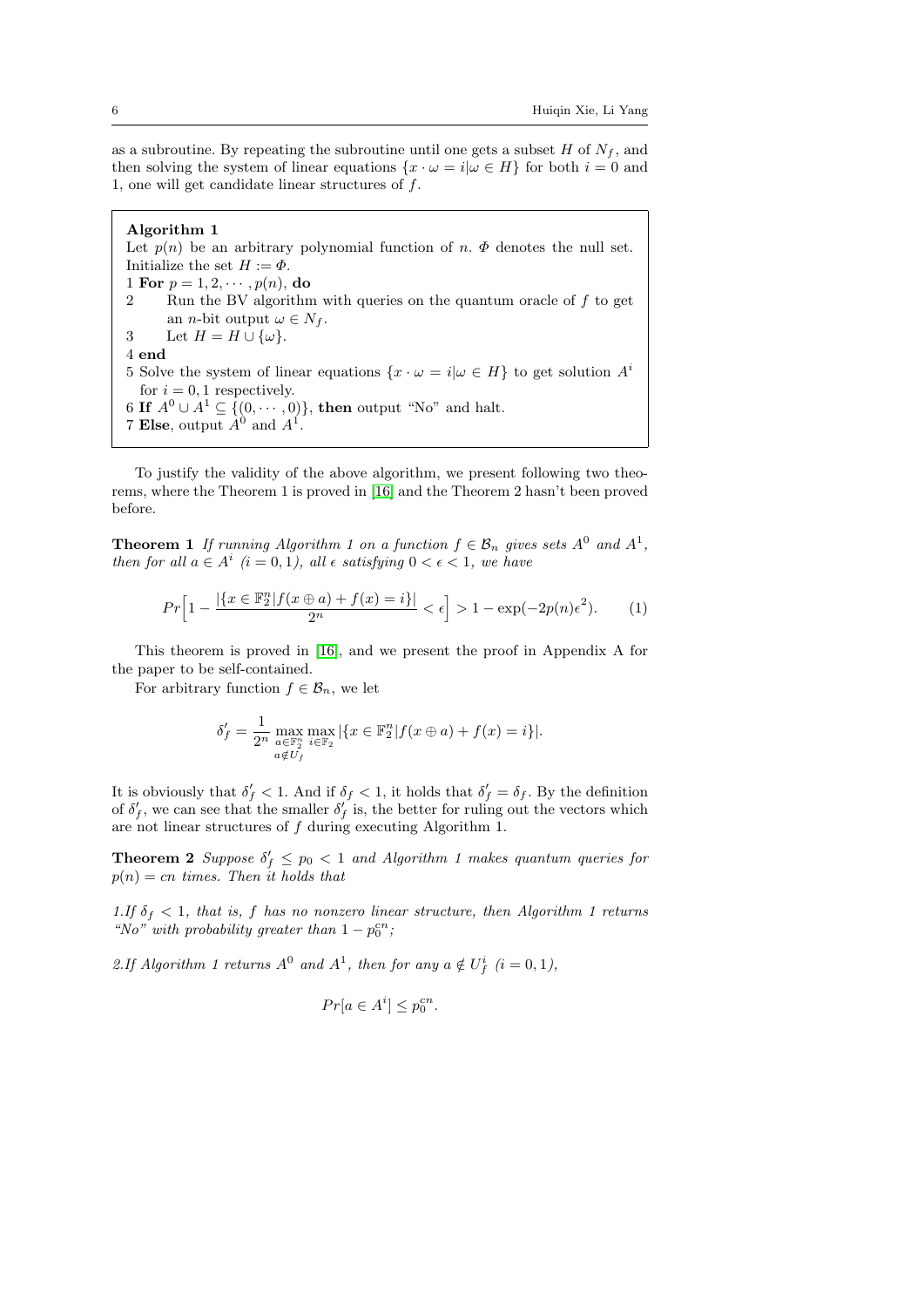**Proof.** We first prove the second conclusion. Without loss of generality, we suppose  $i = 0$ . The case where  $i = 1$  can be proved by similar way. If  $a \notin U_f^0$ , then according to Lemma 2 there exists a vector  $\omega \in N_f$  such that  $\omega \cdot a = 1$ . Let  $K = \{\omega \in N_f | \omega \cdot a = 1\}.$  If the cn times of running BV algorithm ever gives a vector  $\omega \in K$ , then  $a \notin A^0$ . Let W denote the random variable obtained by running BV algorithm, then

$$
Pr[W \in K] = \sum_{a \cdot \omega = 1} S_f(\omega)^2
$$

$$
= 1 - \frac{|V_{f,a}^0|}{2^n}
$$

$$
\geq 1 - p_0.
$$

The second formula holds due to Lemma 1. Therefore,

$$
P[a \in A^0] = [1 - P(W \in K)]^{cn}
$$
  

$$
\leq p_0^{cn},
$$

which completes the proof of the second conclusion. By observing that  $\delta_f$  < 1 means there is no nonzero vector in  $U_f$ , the first conclusion can be naturally derived from the second one.

Suppose  $l(n)$  is an arbitrary polynomial of n. Theorem 1 implies that after  $p(n) = O(l(n)^2 n)$  queries, all vectors in  $A^0$  and  $A^1$  will be  $\frac{1}{l(n)}$ -close linear structures of  $f$  except a negligible probability. In other words, Algorithm 1 is very likely to output the high probability differentials of  $f$ . Theorem 2 shows that if  $f$ has no linear structure, Algorithm 1 with  $O(n)$  queries will output "No" except

a negligible probability. In addition, if Algorithm 1 returns sets  $A^0$  and  $A^1$ , then each vector in  $A^i$  will be linear structure of f with overwhelming probability. (The probability of a event happening is said to be overwhelming if it happens except a negligible probability.)

#### 4 Linear structure attack

In this section, we first improve the Algorithm 1 so that it can find the linear structures of a vector function. Afterwards, we use the new algorithm to construct quantum distinguishers for the 3-round Feistel scheme and recover partial key of Even-Mansour construction respectively. Since our attack strategy is based on the linear structures of some constructed functions, we call it linear structure attack.

## 4.1 Attack algorithm

Suppose  $F = (F_1, F_2, \dots, F_n) \in \mathcal{C}_{m,n}$ . A straightforward way to find the linear structures of F is to apply Algorithm 1 to each component function  $F_i$  respectively and then choose a public linear structure. Specifically, we have following algorithm:

 $\Box$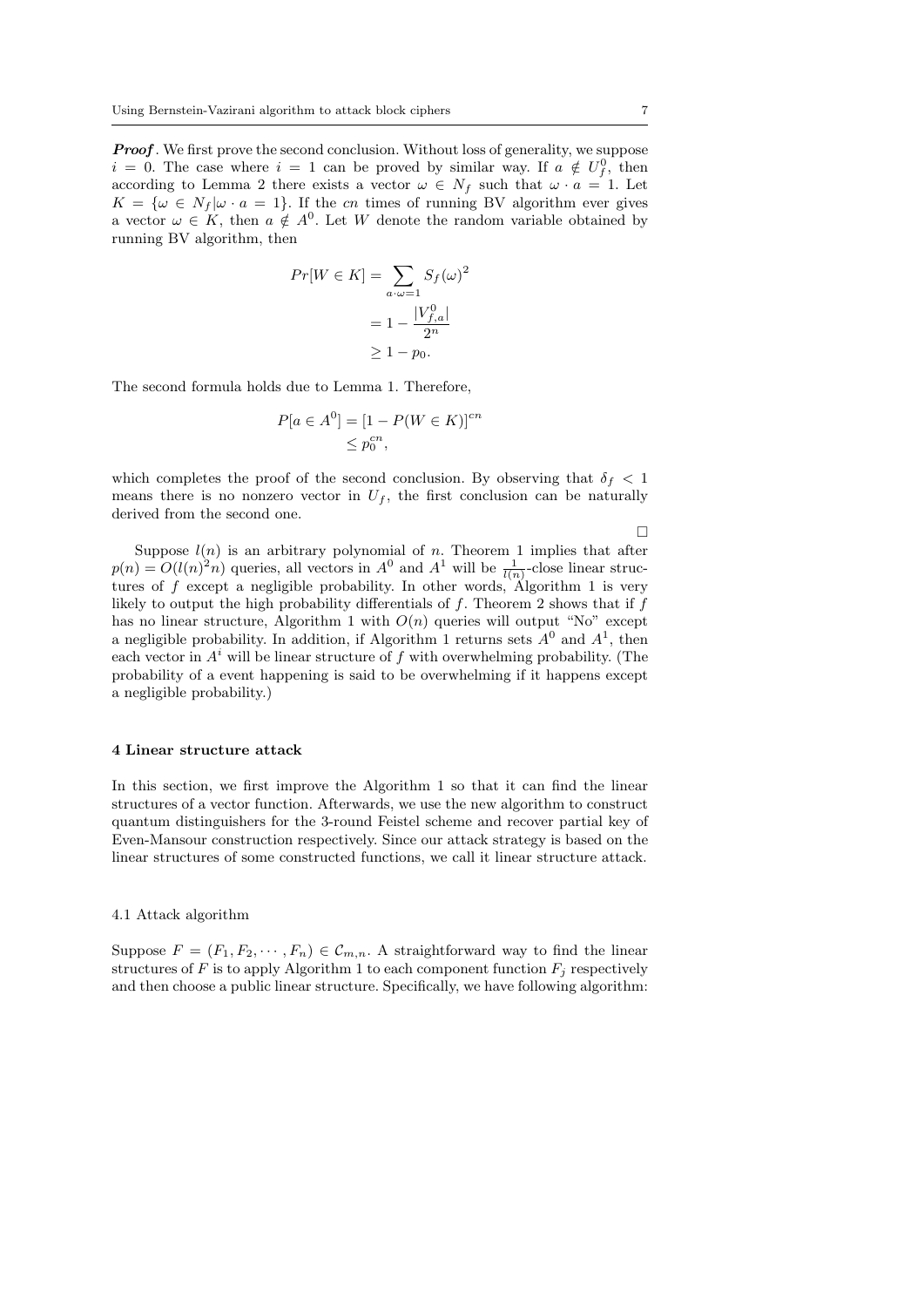# Algorithm 2

The access to the quantum oracle of  $F = (F_1, \dots, F_n)$  is given.  $p(n)$  is an arbitrary polynomial function of n. 1 For  $j = 1, 2, \dots, n$ , do

- 2 Run Algorithm 1 with  $p(n)$  queries on  $F_j$  to get  $A_j^0$  and  $A_j^1$ .
- 3 If Algorithm 1 outputs "No", then output "No" and halt.
- 4 Else let  $A_j = A_j^0 \cup A_j^1$ .
- 4 end
- 5 If  $A_1 \cap \cdots \cap A_n \subseteq \{(0, \cdots, 0)\}\)$ , Then output "No" and halt.
- 6 Else choose an arbitrary nonzero vector  $a \in A_1 \cap \cdots \cap A_n$  and output  $(a, i_1, \dots, i_n)$ , where  $i_1, \dots, i_n$  is the superscript such that  $a \in A_1^{i_1} \cap A_2^{i_2}$  $\cap \cdots \cap A_n^{i_n}.$

For any function  $F = (F_1, \dots, F_n)$ , let  $\delta'_F = \max_{1 \leq j \leq n} \delta'_{F_j}$ . The following theorem justifies the validity of the Algorithm 2.

**Theorem 3** Suppose  $F \in \mathcal{C}_{m,n}$ . Running Algorithm 2 with cn<sup>2</sup> queries (p(n) = cn) on F gives "No" or some vector. It holds that

1.If  $\delta'_F \leq p_0 < 1$  and F has no linear structure, then Algorithm 2 returns "No" with probability greater than  $1 - p_0^{cn}$ .

2.If  $\delta'_F \leq p_0 < 1$ , then for any  $a \notin U_F^{(i_1, \dots, i_n)}$ , we have

 $Pr[Algorithm 2 returns (a, i_1, \dots, i_n)] \leq p_0^{cn}$ .

3.If  $(a, i_1, \dots, i_n)$  is obtained by running Algorithm 2, then for any  $0 < \epsilon < 1$ ,

$$
Pr\left[\frac{|\{x \in \mathbb{F}_2^m | F(x \oplus a) \oplus F(x) = i_1 \cdots i_n\}|}{2^m} > 1 - n\epsilon\right] > \left(1 - \exp(-2p(n)\epsilon^2)\right)^n. \tag{2}
$$

**Proof**. By observing the fact that  $a \in U_F^{(i_1, \dots, i_n)}$  if and only if for all  $j = 1, \dots, n$ ,  $a \in U_F^{i_j}$  $F_j^{i_j}$ , the first two conclusion can be naturally derived from the Theorem 2. According to Theorem 1, we have

$$
\frac{|\{x \in \mathbb{F}_2^m | F_j(x \oplus a) \oplus F_j(x) = i_j\}|}{2^m} > 1 - \epsilon, \ \forall j = 1, \cdots, n
$$
 (3)

holds with a probability greater than  $(1 - \exp(-2p(n)\epsilon^2))^n$ . If the equation (3) holds, then the number of  $x$  satisfying

$$
F_j(x \oplus a) + F_j(x) = i_j \tag{4}
$$

for both  $j = 1$  and  $j = 2$  is at least  $2^m[2(1 - \epsilon) - 1] = 2^m(1 - 2\epsilon)$ . Similarly, the number of x satisfying the equation (4) for all  $j = 1, 2, 3$  is at least  $2^m[(1 - 2\epsilon) +$  $(1 - \epsilon) - 1$ ] =  $2^m(1 - 3\epsilon)$ . By induction, the number of x satisfying (4) for all  $j = 1, \dots, n$  is at least  $2^m(1 - n\epsilon)$ . Thus the probability that

$$
\frac{|\{x \in \mathbb{F}_2^m | F(x \oplus a) \oplus F(x) = i_1 \cdots i_n\}|}{2^m} > 1 - n\epsilon
$$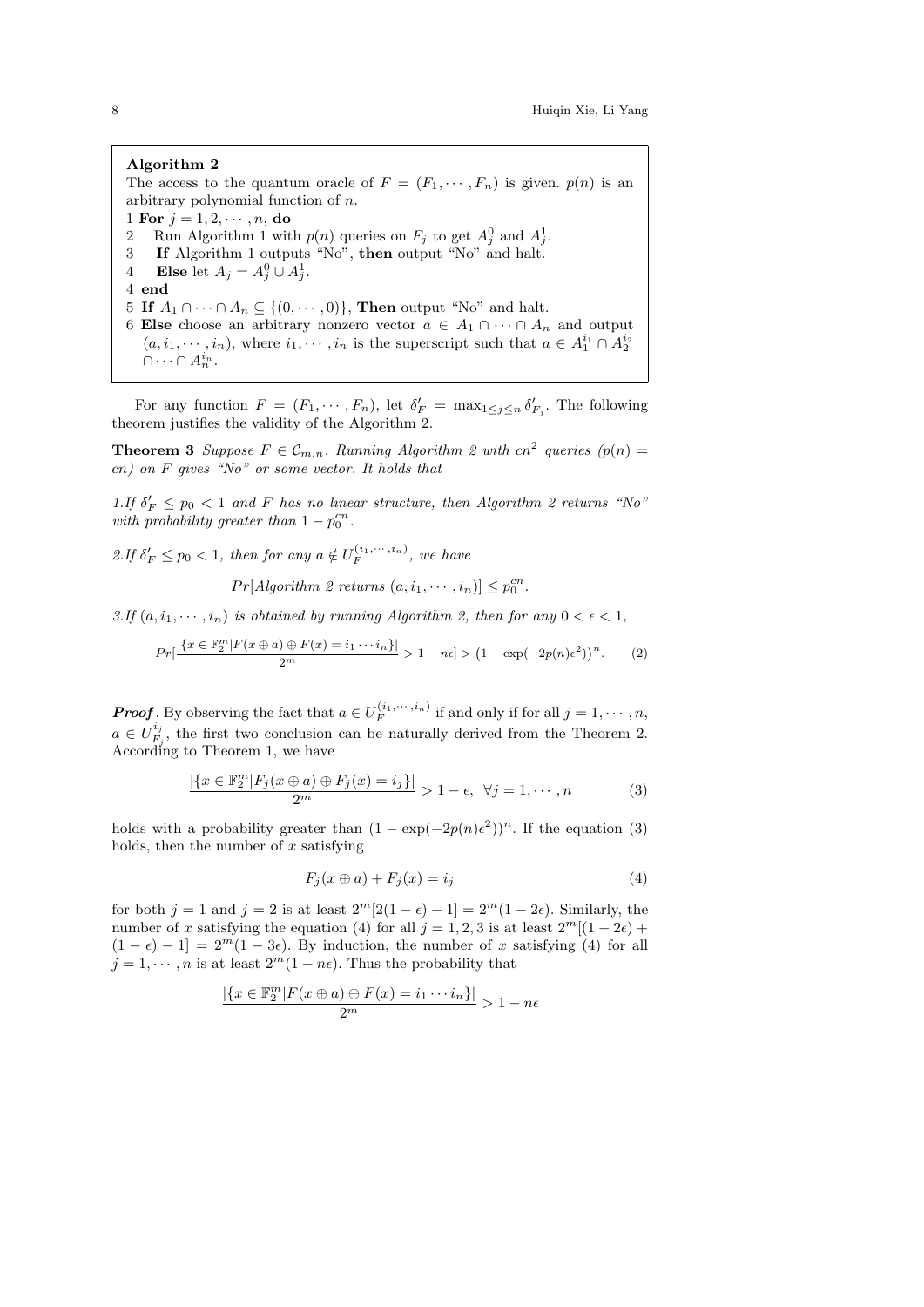

Fig. 1: Three-round Feistel scheme

holds is greater than  $(1 - \exp(-2p(n)\epsilon^2))^n$ . Thus the third conclusion holds.

Note that Algorithm 2 actually requires that the adversary has the oracle access to each component function of F. About the efficiency, since Algorithm 2 needs to find the intersection of the sets  $A_j$ 's, its complexity depends on the size of these sets, which relies on the properties of the specific function  $F$ . However, we can prove that only polynomial time of computation is needed when Algorithm 2 is applied to 3-round Feistel scheme or Even-Mansour construction. In [\[11,](#page-21-5) [14,](#page-21-2) [15,](#page-21-3) [21\]](#page-21-4), the authors use Simon's algorithm to find the period of some constructed functions and then break the security of 3-round Feistel scheme or Even-Mansour construction. Compared with Simon's algorithm, the complexity of Algorithm 2 is a little larger because it needs to search linear structures of each component function respectively. However, Algorithm 2 has more general applications. It can find not only the periods of a function but also its other linear structures, which allows us to construct multiple distinguishers for 3-round Feistel scheme. And in the section 5 we will see that such way of finding linear structures by considering each component function respectively may bring some unexpected advantages for differential cryptanalysis.

# 4.2 Application to a three-round Feistel scheme

A Feistel scheme is a classical construction to build block ciphers. A 3-round Feistel scheme with input  $(x_L, x_R)$  and output  $(y_L, y_R)$  is built from three random functions  $P_1, P_2, P_3$  as shown in Figure 1, where  $x_L, x_R, y_L, y_R \in \{0, 1\}^n$ . It's proved that a 3-round Feistel scheme is a secure pseudorandom permutation as long as the internal functions are pseudorandom as well [\[18\]](#page-21-14). Our goal is to construct a quantum distinguisher which distinguishes a 3-round Feistel scheme from a random permutation on  $\{0,1\}^{2n}$ .

Suppose  $s_0, s_1 \in \mathbb{F}_2^n$  are two arbitrary constants such that  $s_0 \neq s_1$ . We define the following function:

$$
F: \mathbb{F}_2 \times \mathbb{F}_2^n \to \mathbb{F}_2^n
$$
  
(*b*, *x*)  $\to P_2(x \oplus P_1(s_b))$ . (5)

 $\Box$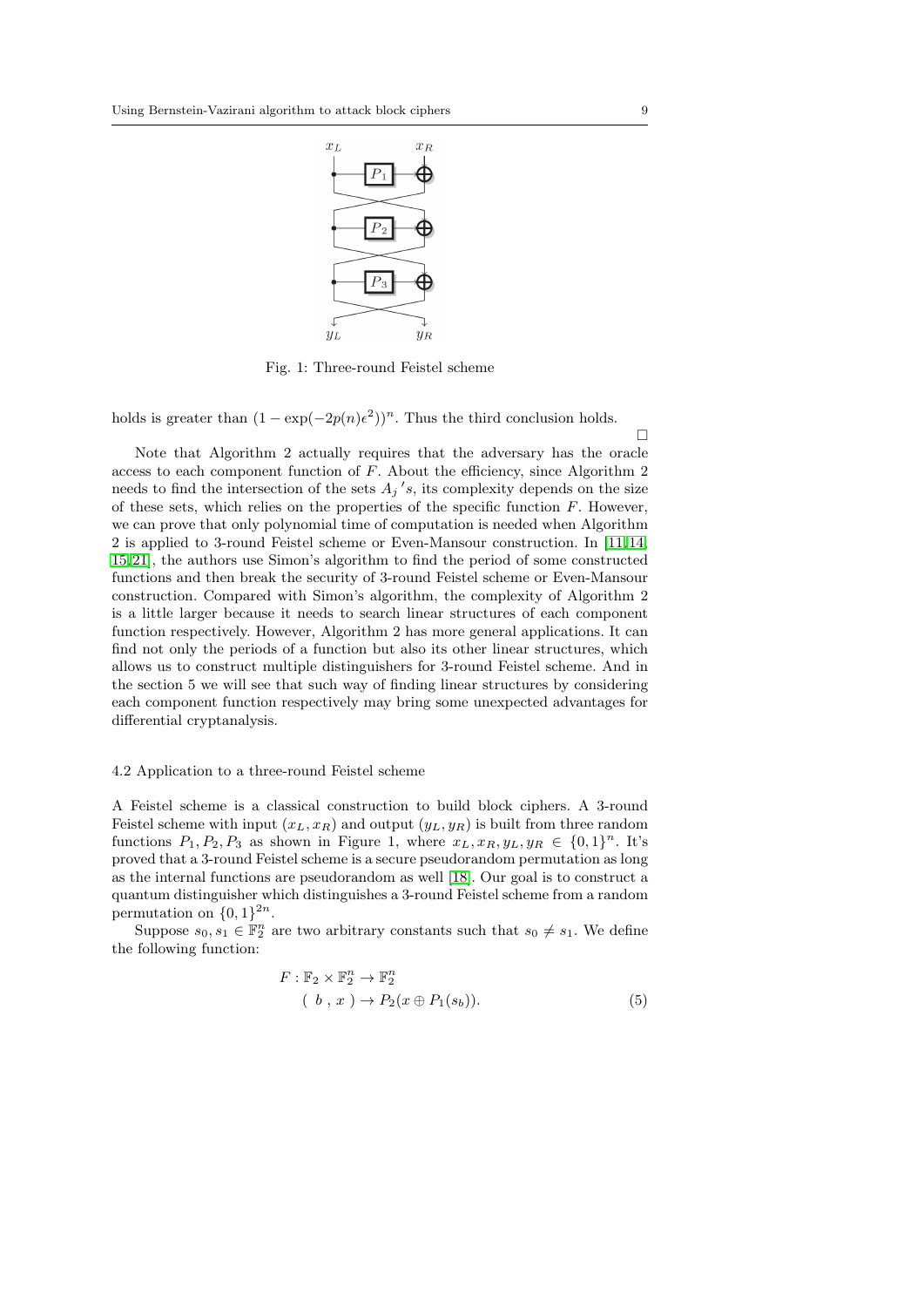Given the oracle access of the 3-round Feistel function  $E$ , it is easy to construct the oracle  $O_F$  which computes F on superpositions. Observing that the right part of the output  $E(s_b, x)$  is  $F(b, x) \oplus s_b$ , we can construct the oracle  $O_F$  by first querying the oracle which computes the right part of  $E$ , then applying the unitary operator:  $U^{s_0,s_1}:|b\rangle|c\rangle \rightarrow |b\rangle|c \oplus s_b$ . For every  $(b||x) \in \mathbb{F}_2^{n+1}$ , it is easy to check that

$$
F(b,x) = F(b \oplus 1, x \oplus P_1(s_0) \oplus P_1(s_1)).
$$

Thus  $(1||s) \triangleq (1||P_1(s_0) \oplus P_1(s_1))$  is a nonzero linear structure of F, or more accurately,  $(1||s) \in U_F^{(0,\dots,0)}$ . Therefore, by running Algorithm 2 on F one can get  $(1||s)$ . On the other hand, the probability of a random function having a linear structure is negligible. Given the access to a quantum oracle which computes the 3 rounds Feistel function E or a random permutation over  $\{0,1\}^{2n}$ , we can construct the distinguishing algorithm as below:

# Algorithm 3

Let  $p(n) = n + 1$  and initialize the set  $H := \Phi$ . 1 Choose  $s_0, s_1 \in \mathbb{F}_2^n$ , s.t.  $s_0 \neq s_1$ . Then define function  $F = (F_1, \dots, F_n)$  as equation (5). 2 For  $j = 1, \dots, n$  do 3 For  $p = 1, \dots, p(n)$ , do 4 Run BV algorithm on  $F_j$  to get an output  $\omega \in N_{F_j}$ . 5 Let  $H = H \cup {\omega}$ 6 End 7 Solve the system of linear equations  $\{x \cdot \omega = 0 | \omega \in H\}$  to get the solution  $A_j^0$ . 8 If  $A_j^0 \subseteq \{(0, \dots, 0)\}\)$ , then output "No" and halt. 9 Else Let  $H = \Phi$ . 10 End 11 If  $A_1^0 \cap \cdots \cap A_{n+1}^0 \subseteq \{(0, \cdots, 0)\}\)$ , then output "No" and halt. 12 Else choose an arbitrary nonzero vector  $a \in A_1^0 \cap \cdots \cap A_{n+1}^0$ . And choose an  $(n+1)$ -bit string u uniformly at random. Let  $u' = u \oplus a$ . Make classical queries for  $u$  and  $u'$ . 13 If  $F(u) = F(u')$ , Then output "Yes". 14 Else, output "No".

Before analyzing the validity and efficiency of Algorithm 3, we first give following lemma:

**Lemma 3** Suppose  $F = (F_1, \dots, F_n)$  is defined as equation (5). Then for all  $j = 1, 2, \cdots, n,$ 

$$
\delta_{F_j}(1||s) \triangleq \frac{1}{2^{n+1}} \max_{\substack{(\tau,t)\in\mathbb{F}_2^{n+1} \\ (\tau,t)\notin\{(0,\cdots,0), (1||s)\}}} |\{(b,x)\in\mathbb{F}_2^{n+1}| F_j(b,x)=F_j(b\oplus\tau,x\oplus t)\}| \leq \frac{2}{3}
$$

holds except a negligible probability. Here,  $\delta_{F_j}(1\|s)$  is still a random variable since  $F_j$  is determined by random functions  $P_1, P_2$ .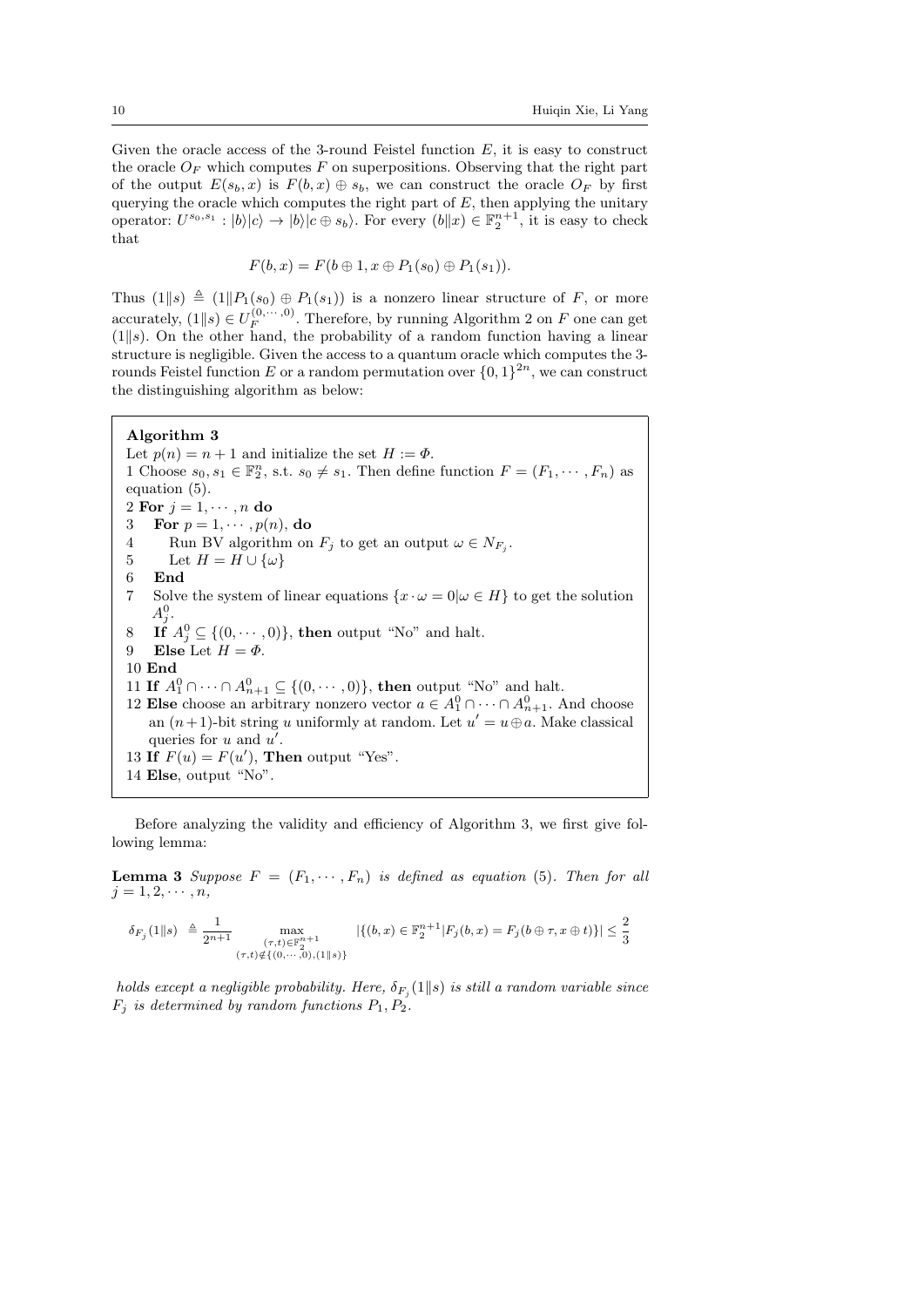**Proof.** If  $\delta_{F_j}(1||s) > \frac{2}{3}$ , then there exists  $(\tau, t) \notin \{0, (1||s)\}\$  such that  $|\{(b, x) \in$  $\mathbb{F}_2^{n+1}|F_j(b,x) = F_j(b \oplus \tau, x \oplus t)| > \frac{2}{3} \cdot 2^{n+1}$ . If  $\tau = 0$ , this implies

$$
|\{x \in \mathbb{F}_2^n | F_j(0, x) = F_j(0, x \oplus t)\}| > \frac{2}{3} \cdot 2^n \text{ or } |\{x \in \mathbb{F}_2^n | F_j(1, x) = F_j(1, x \oplus t)\}| > \frac{2}{3} \cdot 2^n.
$$

Thus there exists some b such that

$$
|\{x \in \mathbb{F}_2^n | P_{2j}(x \oplus P_1(s_b)) = P_{2j}(x \oplus t \oplus P_1(s_b))\}| > \frac{2}{3} \cdot 2^n,
$$

where  $P_{2j}$  is the  $j^{th}$  component function of  $P_2$ . That is,

$$
|\{x \in \mathbb{F}_2^n | P_{2j}(x) = P_{2j}(x \oplus t)\}| > \frac{2}{3} \cdot 2^n.
$$

Similarly, if  $\tau = 1$ , we have

$$
|\{x \in \mathbb{F}_2^n | P_{2j}(x) = P_{2j}(x \oplus t \oplus P_1(s_0) \oplus P_1(s_1))\}| > \frac{2}{3} \cdot 2^n.
$$

Anyway, there exists a  $u \neq (0, \dots, 0)$  such that

$$
|\{x \in \mathbb{F}_2^n | P_{2j}(x) = P_{2j}(x \oplus u)\}| > \frac{2}{3} \cdot 2^n. \tag{6}
$$

Since  $P_2$  is a random function,  $P_{2j}$  is actually a random Boolean function. Thus,  $|\{x \in \mathbb{F}_2^n | P_{2j}(x) = P_{2j}(x \oplus u)\}|$  is still a random variable. We next prove that equation (6) holds only with a negligible probability. This will imply that the probability of  $\delta_{F_j}(1||s) > \frac{2}{3}$  is negligible, and thus completes the proof.

The rest is to prove the probability

$$
Pr[\frac{|\{x \in \mathbb{F}_2^n | P_{2j}(x) = P_{2j}(x \oplus u)\}|}{2^n} > \frac{2}{3}]
$$

is negligible, where  $P_{2j}$  is uniformly chosen from the set of all Boolean functions from  $\mathbb{F}_2^n$  to  $\mathbb{F}_2$ . We call an unordered set of two vectors in  $\mathbb{F}_2^n$  a pair. For example, vectors x, y form a pair  $\{x, y\}$ , and  $\{x, y\} = \{y, x\}$ . The difference of a pair  $\{x, y\}$ is defined as  $x \oplus y$ . For the nonzero difference u, there are  $2^{n-1}$  pairs with this difference. Thus,

$$
\begin{aligned} & \left| \{ x \in \mathbb{F}_2^n | P_{2j}(x) = P_{2j}(x \oplus u) \} \right| \\ &= \left| \{ (x, y) \in \mathbb{F}_2^n \times \mathbb{F}_2^n | P_{2j}(x) = P_{2j}(y), x \oplus y = u \} \right| \\ &= 2 \left| \{ \{ x, y \} | P_{2j}(x) = P_{2j}(y), x \oplus y = u \} \right| . \end{aligned} \tag{7}
$$

For convenience, we denote the  $2^{n-1}$  pairs with difference u as  $\{x_1, x_1 \oplus u\}$ ,  $\{x_2, x_2 \oplus u\}$  $u$ },  $\cdots$ , { $x_{2^{n-1}}, x_{2^{n-1}} \oplus u$ }. Let  $Z_l = P_{2j}(x_l) \oplus P_{2j}(x_l \oplus u) \oplus 1$  for  $l = 1, 2, \cdots, 2^{n-1}$ . Since  $P_{2j}$  is random Boolean function and for  $l \neq k$ ,  $\{x_l, x_l \oplus u\} \cap \{x_k, x_k \oplus u\} = \Phi$ ,  $Z_1, \cdots, Z_{2^{n-1}}$  are independent and identically distributed random variables. They all follow the uniform distribution over  $\{0, 1\}$ . That is,  $Pr[Z_l = 0] = Pr[Z_l = 1]$  $\frac{1}{2}$ ,  $l = 1, 2, \cdots, 2^{n-1}$ . According to Hoeffding's inequality,

$$
Pr[\frac{1}{2^{n-1}}\sum_{l=1}^{2^{n-1}} Z_l - \frac{1}{2} \ge \frac{1}{6}] \le 2\exp(-\frac{1}{18}2^{n-1}).
$$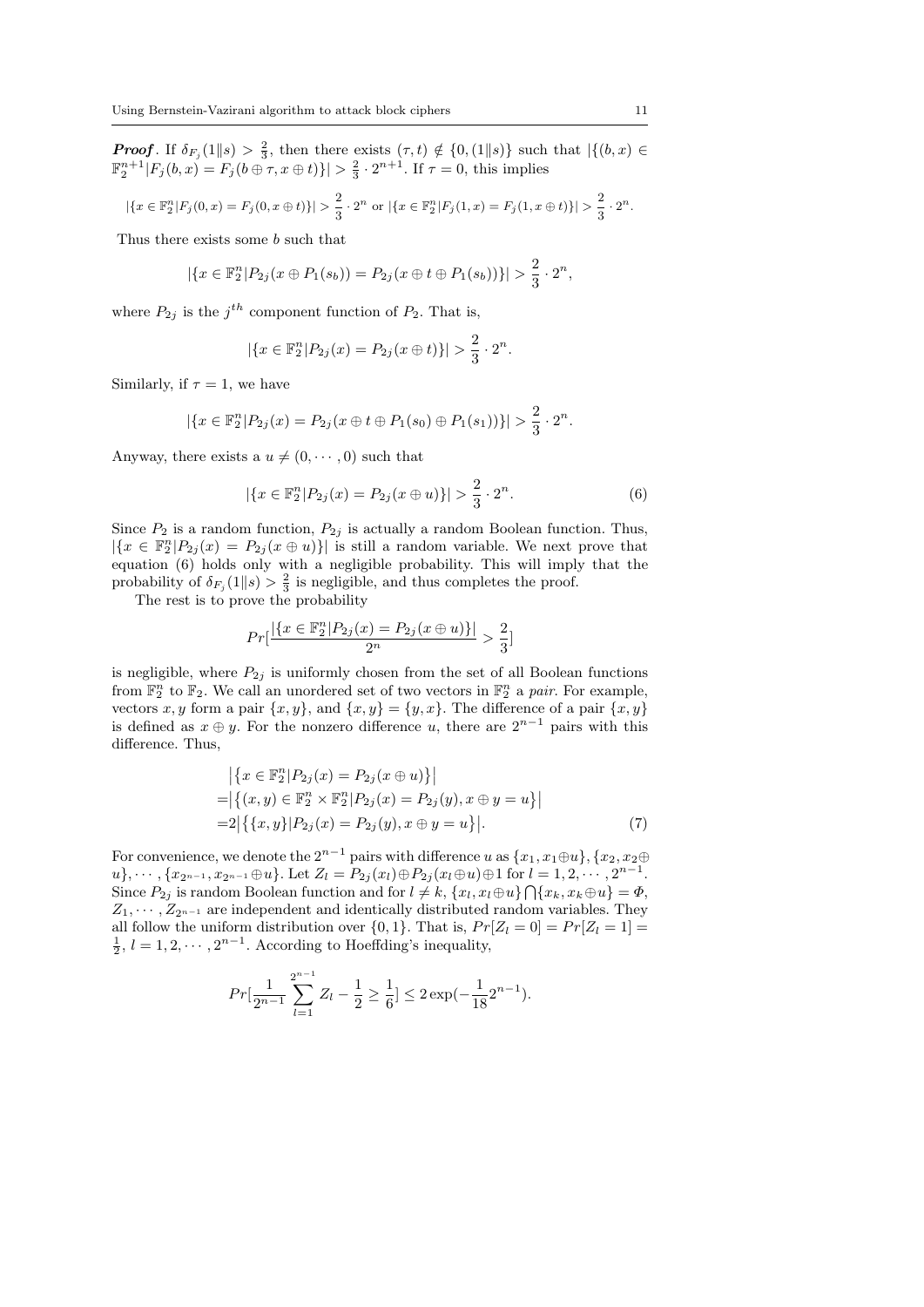That is,

$$
Pr[\sum_{l=1}^{2^{n-1}} Z_l \ge \frac{2}{3} \cdot 2^{n-1}] \le 2 \exp(-\frac{1}{18} 2^{n-1}).
$$

Since

$$
\sum_{l=1}^{2^{n-1}} Z_l = |\{Z_l | Z_l = 1\}|
$$
  
= |\{x\_l, x\_l \oplus u\} | P\_{2j}(x\_l) \oplus P\_{2j}(x\_l \oplus u) \oplus 1 = 1\}|  
= |\{x, y\} | P\_{2j}(x) = P\_{2j}(y), x \oplus y = u\}|,

we have

$$
Pr\Big[\left|\left\{ \{x,y\} \big| P_{2j}(x) = P_{2j}(xy), x \oplus y = u \right\}\right| \geq \frac{2}{3} \cdot 2^{n-1}\Big] \leq 2 \exp(-\frac{1}{18}2^{n-1}).
$$

According to equation (7), we have

$$
Pr\left[\frac{|\{x \in \mathbb{F}_2^n | P_{2j}(x) = P_{2j}(x \oplus u)\}|}{2^n} > \frac{2}{3}\right] \leq 2\exp(-\frac{1}{18}2^{n-1}).
$$

Therefore, equation (6) holds with a negligible probability.

About the validity of Algorithm 3, we have following theorem:

Theorem 4 Algorithm 3 successfully distinguishes the 3-round Feistel function from a random permutation except a negligible probability.

**Proof.** If the given oracle computes a random permutation, the string  $a$  obtained during executing Algorithm 3 is random if exists. Hence the probability of  $F(u)$ being equal to  $F(u')$  is approximate to  $\frac{1}{2^n}$ . On the other hand, if the given oracle computes the 3-round Feistel function, then

$$
\delta_{F_j}(1||s) \triangleq \frac{1}{2^{n+1}} \max_{\substack{(\tau,t)\in \mathbb{F}_2^{n+1} \\ (\tau,t)\notin \{(0,\cdots,0), (1||s)\}}} |\{(b,x)\in \mathbb{F}_2^{n+1}| F_j(b,x) = F_j(b\oplus \tau, x\oplus t)\}| \leq \frac{2}{3}
$$

holds with a overwhelming probability according to Lemma 3. Due to Theorem 2, above equation indicates

$$
Pr[a \neq (1||s)] \leq (\frac{2}{3})^{n+1}.
$$

Thus the probability that  $F(u) \neq F(u')$  is no more than  $(\frac{2}{3})^{n+1}$ , which completes the proof.

 $\Box$ 

 $\Box$ 

Note that Algorithm 3 actually requires that the attacker can query each component function of the right part of  $E$ . Then we consider the efficiency of Algorithm 3. If the given oracle computes the 3-round Feistel function, according to Lemma 3 and Theorem 2, for any  $a \notin \{(0, \dots, 0), (1||s)\}\)$ , we have  $Pr[a \in A_j^0] \leq (\frac{2}{3})^{n+1}$ . Thus with a overwhelming probability,  $A_j^0$  contains only 0 and (1||s). Therefore, finding the intersection of  $A_j^0$ 's almost needs no calculation. It is also true when given oracle computes a random permutation. In addition, Algorithm 3 queries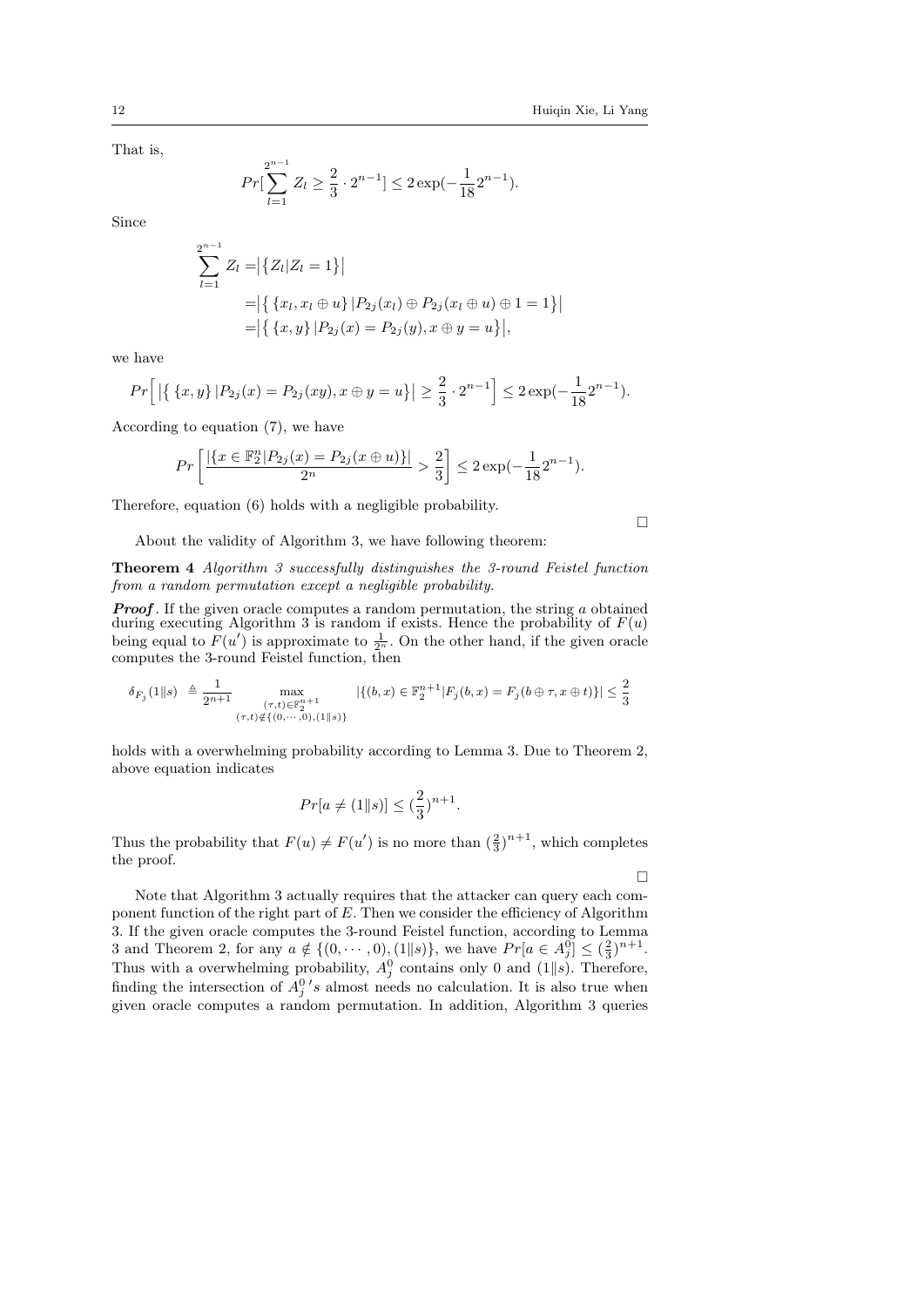quantum oracle for  $n(n + 1)$  times and classical oracle for 2 times. Thus the complexity of Algorithm 3 is  $O(n^2)$ . The distinguishing algorithm used in [\[11,](#page-21-5) [14,](#page-21-2) [21\]](#page-21-4) is based on Simon's algorithm and its complexity is only  $O(n)$ , which is better then ours. But our algorithm provides a new and inspirational approach to attack block ciphers. And by using our attack strategy, one can find more than one distinguisher. For example, we can also define  $F(b, x) = P_2(x \oplus P_1(s_b)) \oplus (b, \dots, b).$ Then F has the linear structure  $(1||P_1(s_0) \oplus P_1(s_1)) \in U_F^{(1,\cdots,1)}$ , and we can use it to construct another quantum distinguisher by similar way.

# 4.3 Application to the Even-Mansour construction

The Even-Mansour construction is a simple scheme which builds a block cipher from a public permutation [\[7\]](#page-20-5). Suppose  $P: \{0,1\}^n \to \{0,1\}^n$  is a permutation, the encryption function is defined as

$$
E_{k_1,k_2}=P(x\oplus k_1)\oplus k_2,
$$

where  $k_1, k_2$  are the keys. Even and Mansour have proved that this construction is secure in the random permutation model up to  $2^{n/2}$  queries. However, Kuwakado and Morii proposed a quantum attack which could recover the key  $k_1$  based on Simon's algorithm. Our attack strategy is similar with theirs, we use BV algorithm instead of the Simon's algorithm.

In order to recover the key  $k_1$ , we first define the following function:

$$
F: \{0,1\}^n \to \{0,1\}^n
$$
  

$$
x \to E_{k_1,k_2}(x) \oplus P(x).
$$

Given the oracle access of  $E_{k_1k_2}(\cdot)$ , it is easy to construct the oracle  $O_F$  which computes F on superpositions. Since  $F(x) \oplus F(x \oplus k_1) = 0$  for all  $x \in \mathbb{F}_2^n$ ,  $k_1$  is a linear structure of F, or more accurately,  $k_1 \in U_F^{(00\cdots0)}$ . Therefore, by running Algorithm 2 on  $F$  with minor modification we can obtain  $k_1$ . Specifically, following algorithm can recover  $k_1$  with a overwhelming probability.

Algorithm 4 The oracle access of  $F = (F_1, \dots, F_n)$  is given. Let  $p(n)$  be an arbitrary polynomial function of n, and initialize the set  $H := \Phi$ . 1 For  $j = 1, 2, \dots, n$ , do 2 **For**  $p = 1, \dots, p(n)$ , do 3 Run the BV algorithm on  $F_j$  to get a *n*-bit output  $\omega \in N_{F_j}$ . 4 Let  $H = H \cup \{\omega\}.$ 5 End 6 Solve the system of linear equations  $\{x \cdot \omega = 0 | \omega \in H\}$  to get  $A_j^0$ . 7 If  $A_j^0 \subseteq \{(0, \dots, 0)\}\text{,}$  then output "No" and halt. 8 Else, Let  $H = \Phi$ . 9 End. 10 If  $A_1^0 \cap \cdots \cap A_n^0 \subseteq \{(0, \cdots, 0)\}\)$ , then output "No" and halt. 11 Else choose an arbitrary nonzero  $a \in A_1^0 \cap \cdots \cap A_n^0$  and output a.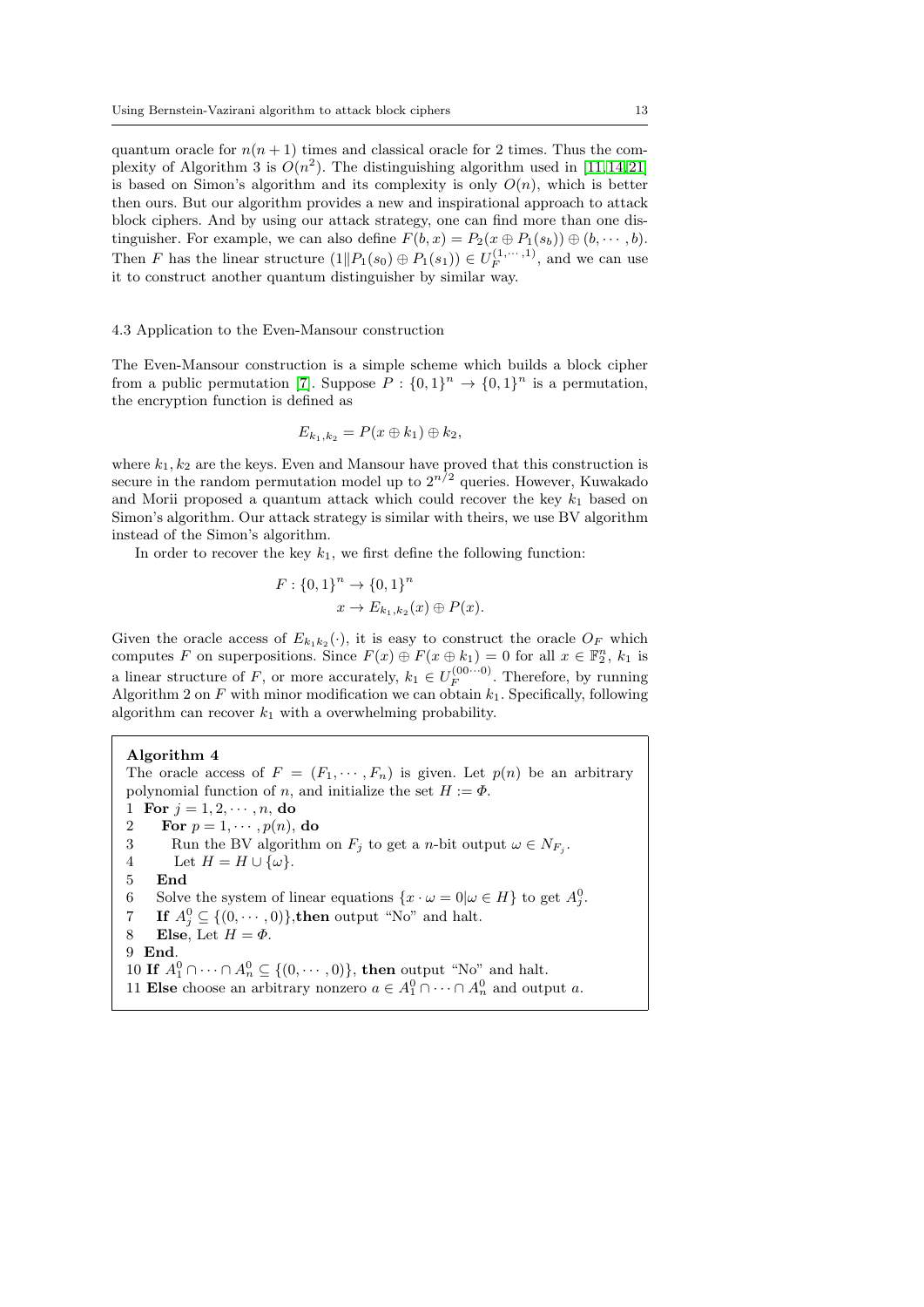**Theorem 5** Running Algorithm 4 with  $n^2$  ( $p(n) = n$ ) queries on F gives the key  $k_1$  except a negligible probability.

**Proof.** By the similar proof of Lemma 3, we can obtain that for  $j = 1, \dots, n$ 

$$
\delta_{F_j}(k_1) \triangleq \frac{1}{2^n} \max_{\substack{\alpha \in \mathbb{F}_2^n \\ \alpha \notin \{ (\alpha, \cdots, 0), k_1 \}}} |\{ x \in \mathbb{F}_2^n | F_j(x) = F_j(x \oplus \alpha) \}| \le \frac{2}{3}
$$
(8)

holds except a negligible probability. Here,  $\delta_{F_j}(k_1)$  is still a random variable since  $F_j$  is determined by random functions  $P_1, P_2$ . Equation (8) indicates that

$$
\delta'_F = \max_j \delta'_{F_j} \le \frac{2}{3}
$$

holds except a negligible probability. Then according to Theorem 3, the probability that Algorithm 4 outputs  $k_1$  is greater than  $1 - (\frac{2}{3})^n$ , which completes the proof.  $\Box$ 

About the complexity of Algorithm 4, according to the equation (8) and Theorem 2, the probability of  $A_j^0$  containing the vectors apart from  $k_1$  and 0 is negligible. Thus finding the intersection of  $A_j^0$ 's almost needs no calculation. In addition, Algorithm 4 needs to query quantum oracle for  $n^2$  times. Thus its complexity is  $O(n^2)$ .

# 5 Differential cryptanalysis

In this section, we look at the linear structures from another view: the differentials of a encryption function. Based on this, we give three ways to execute differential cryptanalysis, which we call quantum differential cryptanalysis, quantum small probability differential cryptanalysis and quantum impossible differential cryptanalysis respectively. Unlike the classical differential cryptanalysis, the success probability of the first two methods is related to the key used for encryption algorithm. Specifically, suppose  $q(n)$  is an arbitrary polynomial. For the first two methods, we can execute the corresponding attack algorithms properly so that they work for at least  $(1 - \frac{1}{q(n)})$  of the keys in the key space. While the third method works for all keys in the key space.

# 5.1 Quantum differential cryptanalysis

Differential cryptanalysis is a chosen-plaintext attack. Suppose  $E: \{0,1\}^n \rightarrow$  $\{0,1\}^n$  is the encryption function of a r-round block cipher. Let  $F_k$  be the function which maps the plaintext  $x$  to the input  $y$  of the last round, where  $k$  denotes the key of the first  $r-1$  rounds. Let  $F_k(x) = y$ ,  $F_k(x') = y'$ , then  $\Delta x = x \oplus x'$  and  $\Delta y = y \oplus y'$  are called the input difference and output difference respectively. The pair  $(\Delta x, \Delta y)$  is called a differential. Differential cryptanalysis is composed by two phases. In the first phase, the attacker tries to find a high probability differential of  $F_k$ . In the second phase, according to the high probability differential that has been found, the attacker tests all possible candidate subkeys and then recover the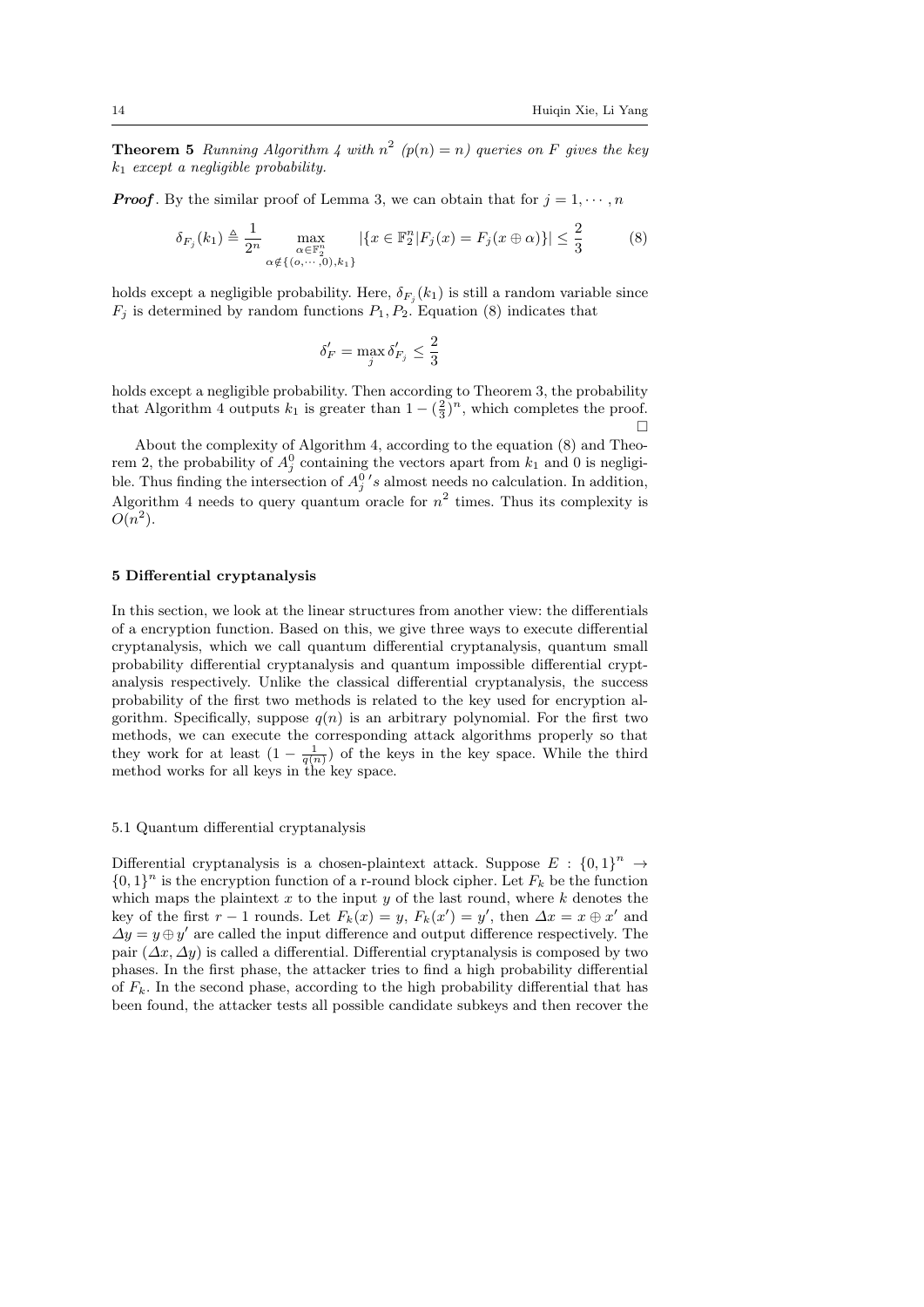key of the last round. Our algorithm is applied in the first phase, while a quantum algorithm is applied in the second phase in [\[24\]](#page-21-15).

Intuitively, we can use Algorithm 2 to find the high probability differentials of  $F_k$ . However, there exists a problem that the oracle access of  $F_k$  is not available. The attacker can only query the whole encryption function E. In classical differential cryptanalysis, the attacker analyzes the properties of the encryption algorithm and searches for the high probability differentials that is independent of the key, i.e. the differentials that always have high probability no matter what the key is. We try to apply the same idea to our attack. But unfortunately, we still haven't found a way to obtain the key-independent high probability differentials of  $F_k$ using BV algorithm. However, we can modify Algorithm 2 to find the differentials that have high probability for the most of keys. To do this, we treat the key as a part of the input of the encryption function and run Algorithm 2 on this new function. Specifically, suppose m be the length of the key in the first  $r - 1$  rounds and  $\mathcal{K} = \{0, 1\}^m$  be corresponding key space. Define the following function

$$
G: \{0,1\}^{n} \times \{0,1\}^{m} \to \{0,1\}^{n}
$$

$$
(x, k) \to F_{k}(x).
$$

 $G$  is deterministic and known to the attacker. Thus the oracle access of  $G$  is available. (Actually, the oracle access of each  $G_j$  is available.) By executing Algorithm 2 on G, one is expected to obtain a high probability differential of G with overwhelming probability. But in order to make it also the differential of  $F_k$ , the last m bits of the input difference, which corresponds to the difference of the key, needs to be zero. To do this, we modify the Algorithm 2 slightly as below:

## Algorithm 5

The oracle access of  $G = (G_1, \dots, G_n)$  is given. Let  $p(n)$  be an arbitrary polynomial function of n, and initialize the set  $H := \Phi$ . 1 For  $j = 1, 2, \dots, n$ , do 2 For  $p = 1, \cdots, p(n)$ , do 3 Run the BV algorithm on  $G_j$  to get a  $(n + m)$ -bit output  $\omega =$  $(\omega_1, \cdots, \omega_n, \omega_{n+1}, \cdots, \omega_{n+m}) \in N_{G_j}.$ 4 Let  $H = H \cup \{(\omega_1, \dots, \omega_n)\}.$ 5 End 6 Solve the system of linear equations  $\{x \cdot \omega = i_j | \omega \in H\}$  to get the set  $A_j^{i_j}$  for  $i_j = 0, 1$ , respectively. 7 If  $A_j \triangleq A_j^0 \cup A_j^1 \subseteq \{(0, \dots, 0)\}\)$ , then output "No" and halt. 8 Else, Let  $H = \Phi$ . 9 End. 10 If  $A_1 \cap \cdots \cap A_n \subseteq \{(0, \cdots, 0)\}\)$ , then output "No" and halt. 11 Else choose an arbitrary nonzero vector  $a \in A_1 \cap \cdots \cap A_n$  and output  $(a, i_1, \dots, i_n)$ , where  $i_1, \dots, i_n$  is the superscript such that  $a \in A_1^{i_1} \cap A_2^{i_2}$  $\cap \cdots \cap A_n^{i_n}.$ 

By running Algorithm 5, one can find a differential of  $F_k$  that has high probability for the most of keys. Specifically, we have following theorem: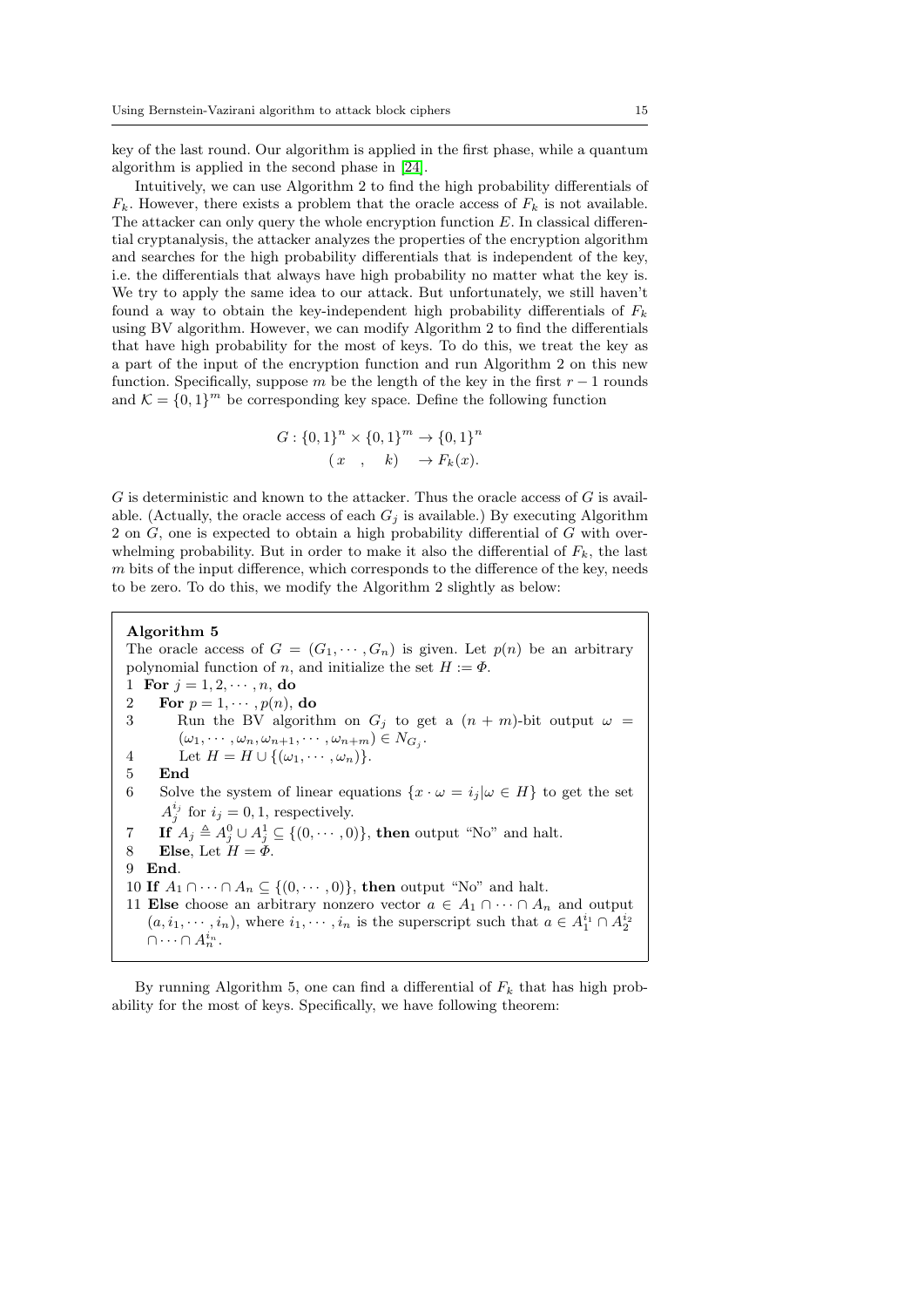$\Box$ 

**Theorem 6** Suppose  $q(n)$  is an arbitrary polynomial of n. If running Algorithm 5 with  $np(n)$  quantum queries on G gives a vector  $(a, i_1, \dots, i_n)$ , then there exist a subset  $\mathcal{K}' \subseteq \mathcal{K}$  such that  $|\mathcal{K}'|/|\mathcal{K}| \geq 1 - \frac{1}{q(n)}$  and for all  $k \in \mathcal{K}'$ , it holds that

$$
Pr\left[\frac{|\{x\in\mathbb{F}_2^n|F_k(x\oplus a)\oplus F_k(x)=i_1,\cdots,i_n\}|}{2^n}\right] > 1-\epsilon\right] > \left(1-\exp(-\frac{2p(n)\epsilon^2}{q(n)^2n^2})\right)^n.
$$

**Proof**. Since  $a \cdot (\omega_1, \dots, \omega_n) = 0$  indicates  $(a||0, \dots, 0) \cdot (\omega_1, \dots, \omega_{n+m}) = 0$ , the vector  $(a||0 \cdots, 0)$  can be seen as an output when we execute Algorithm 2 on G. According to Theorem 3,

$$
\frac{|\{z \in \mathbb{F}_2^{n+m} | G(z \oplus (a||0, \dots, 0) \oplus G(z) = i_1, \dots, i_n\}|}{2^{n+m}} > 1 - n\epsilon_0
$$
 (9)

holds with a probability greater than  $(1 - \exp(-2p(n)\epsilon_0^2))^n$ . Let

$$
V(k) = \frac{|\{x \in \mathbb{F}_2^n | F_k(x \oplus a) \oplus F_k(x) = i_1, \cdots, i_n\}|}{2^n}.
$$

Equation (9) indicates  $\mathbb{E}_k(V(k)) > 1 - n\epsilon_0$ , where  $\mathbb{E}_k(\cdot)$  means the expectation when the key k is chosen uniformly at random from  $K$ . Therefore, if the equation (9) holds, for any polynomial  $q(n)$ , we have

$$
Pr_k[V(k) > 1 - q(n)n\epsilon_0] > 1 - \frac{1}{q(n)}.
$$

That is, for at least  $(1 - \frac{1}{q(n)})$  of keys in K, it holds that  $V(k) > 1 - q(n)n\epsilon_0$ . Let  $\mathcal{K}'$  be the set of these keys, then  $|\mathcal{K}'|/|\mathcal{K}| \geq 1 - \frac{1}{q(n)}$ , and for all  $k \in \mathcal{K}'$ , it holds that

$$
Pr[V(k) > 1 - q(n)n\epsilon_0] > (1 - \exp(-2p(n)\epsilon_0^2))^n.
$$

The conclusion is obtained by letting  $\epsilon = q(n)n\epsilon_0$ .

According to Theorem 6, if  $p(n) = O(n^3q(n)^2)$ , then for any  $k \in \mathcal{K}_1$  and any constant c,  $V(k) > 1 - \frac{1}{c}$  holds except a negligible probability. For any constant  $c_1, c_2$ , if  $p(n) = \frac{1}{2}c_1^2 n^2 q(n)^2 \ln(c_2 n)$ , then for any  $k \in \mathcal{K}_1$ , we have

$$
Pr\Big[\frac{|\{x \in \mathbb{F}_2^n | F_k(x \oplus a) \oplus F_k(x) = i_1, \cdots, i_n\}|}{2^n} > 1 - \frac{1}{c_1}\Big] > 1 - \frac{1}{c_2}.
$$

When the attacker performs differential cryptanalysis, he or she first chooses constants  $c_1, c_2$ , then executes Algorithm 5 with  $p(n) = \frac{1}{2}c_1^2 n^2 q(n)^2 \ln(c_2 n)$  to obtain a differential of  $F_k$ . The obtained differential has high probability for at least  $(1 - \frac{1}{q(n)})$  of keys in K. Afterwards, the attacker determines the subkey in the last round according to this high probability differential, which can be done as in classical differential cryptanalysis. To analyze the complexity of Algorithm 5, we divide it into two parts: running BV algorithm to obtain the sets  $A_j$ 's; and finding the intersection of  $A_j$ 's. In the first part, Algorithm 5 needs to run BV algorithm for  $np(n) = O(n^2q(n)^2 \ln n)$  times. Thus  $O(n^2q(n)^2 \ln n)$  quantum queries are needed. As for the second part, the corresponding complexity depends on the size of the sets  $A_j$ 's. Suppose  $t = \max_j |A_j|$ , then the complexity of finding the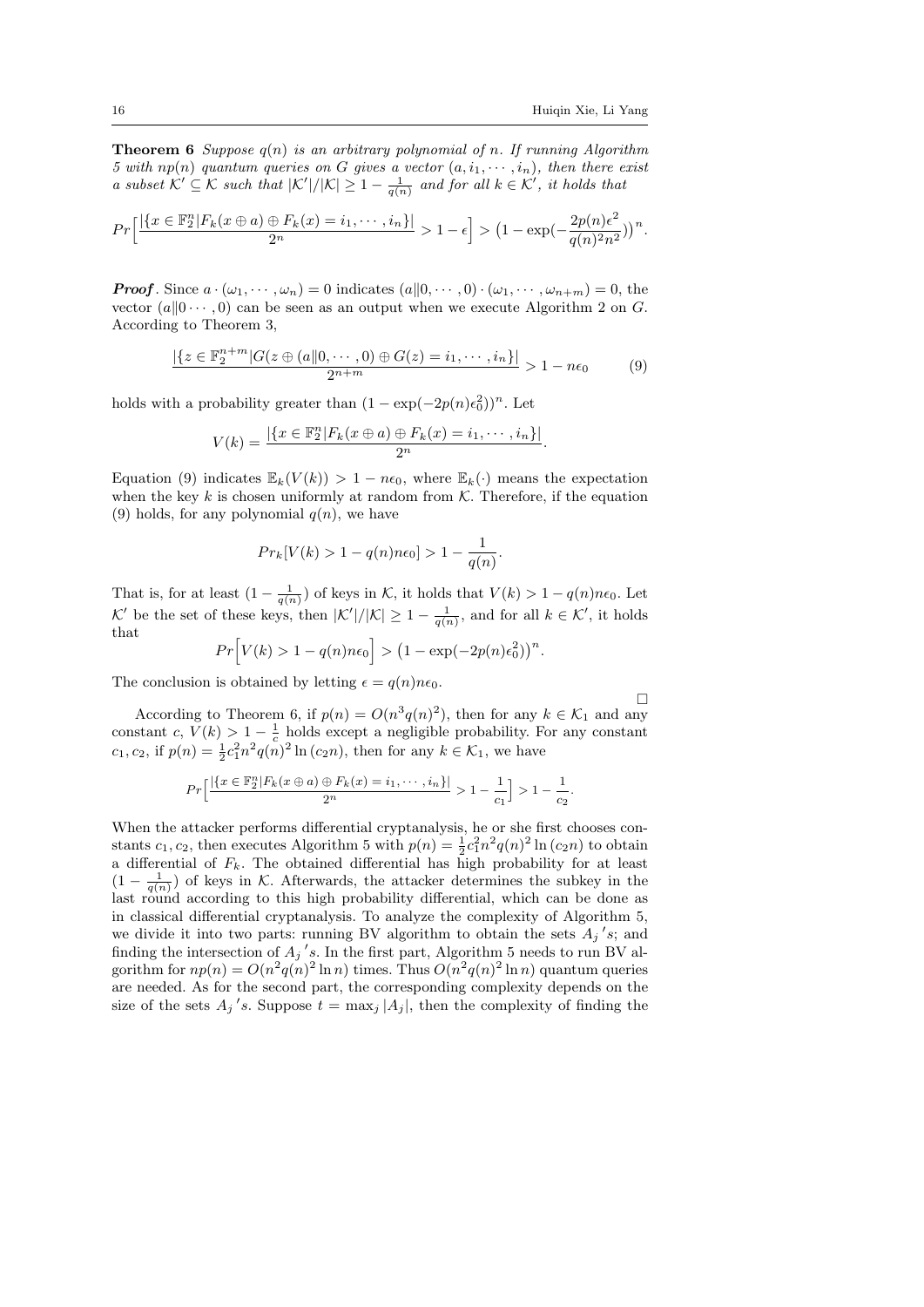intersection by sort method is  $O(nt \log t)$ . The value of t depends on the property of the encryption algorithm. Generally speaking, t will not be large since a well constructed encryption algorithm usually does not have many linear structures. In addition, one can also choose a greater  $p(n)$  to decrease the value of t. Therefore, the complexity of Algorithm 5 is  $O(n^2q(n)^2 \ln n)$ .

One of the advantages of our algorithm is that it can find the high probability differential directly. While in classical case, the attacker needs to analyze the partial structures of the encryption algorithm respectively and then seek the high probability differential characteristics, which may be much more complicated with the increase of the number of rounds.

#### 5.2 Quantum small probability differential cryptanalysis

In this subsection we present a new way to execute differential cryptanalysis, which is called quantum small probability differential cryptanalysis. As shown in the previous sections, the way we find differentials of a vector function is to first search for the differentials of each component functions respectively, and then choose a public input difference and output the corresponding differential. Although this method will slightly increase the complexity of the attack algorithm, it may bring advantages in some applications. Quantum small probability differential cryptanalysis is such an example. Differential cryptanalysis using small-probability differentials was considered in [\[4,](#page-20-6) [13\]](#page-21-16). In differential analysis, the attacker needs to use the differentials with notable statistical properties to distinguish the block cipher from a random permutation, such as differential cryptanalysis and impossible differential cryptanalysis. As for the small probability differentials, since any differential of a random permutation only has a very small probability, the "small-probability" property of the entire differential cannot be directly used to distinguish the block cipher from a random permutation. However, if we consider each component function of the encryption function respectively, it will be possible to execute cryptanalysis based on small-probability differentials. Specifically, let  $F_k: \{0,1\}^n \to \{0,1\}^n$ be the function which maps the plaintext  $x$  to the input  $y$  of the last round of the encryption algorithm, and  $(\Delta x, \Delta y)$  is a differential of  $F_k$  with small probability. For a random permutation  $P = (P_1, \dots, P_n)$ , the differential  $(\Delta x, \Delta y)$  appears with probability about  $\frac{1}{2^n}$ . But for the component function  $P_j$ , the probability of the differential  $(\Delta x, \Delta y_j)$  appearing is  $\frac{1}{2}$ , which is not small at all. Our attack strategy is based on this fact. The detailed procedure is as follows:

I. Finding small probability differential: Let  $G(x, k) = F_k(x)$  as defined previously and K denote the key space of the first  $r - 1$  rounds. The oracle access of G is available. The attacker first chooses two polynomials  $q(n)$ ,  $l(n)$  of n, then run Algorithm 5 with  $np(n) = n^4 l(n)^2 q(n)^2$  ( $p(n) = n^3 l(n)^2 q(n)^2$ ) queries on G to get an output  $(a, i_1, \dots, i_n)$ . Let  $b = (i_1, \dots, i_n)$ , where  $i_j = i_j \oplus 1$ . Then  $(a, b)$ is a small probability differential of  $F_k$  for at least  $(1 - \frac{1}{q(n)})$  of keys in K.

II. Key recovering: Suppose  $S$  is the set of all possible subkey of the last round. For each  $s \in \mathcal{S}$ , we set the corresponding counter  $C_s$  to be zero and do as follows: fix the input difference a, and make  $2l(n)^2$  classical queries on whole encryption function to get  $2l(n)^2$  ciphers. Then decrypt the last round to obtain  $l(n)^2$  output differences  $\Delta y^{(1)}, \cdots, \Delta y^{(l(n)^2)}$  of  $F_k$ . Let  $\Delta y^{(i)} = (\Delta y_1^{(i)}, \Delta y_2^{(i)}, \cdots, \Delta y_n^{(i)})$ . For  $i = 1, \dots, l(n)^2$  and  $j = 1, \dots, n$ , if  $\Delta y_j^{(i)} = b_j$ , let the counter  $C_s = C_s + 1$ .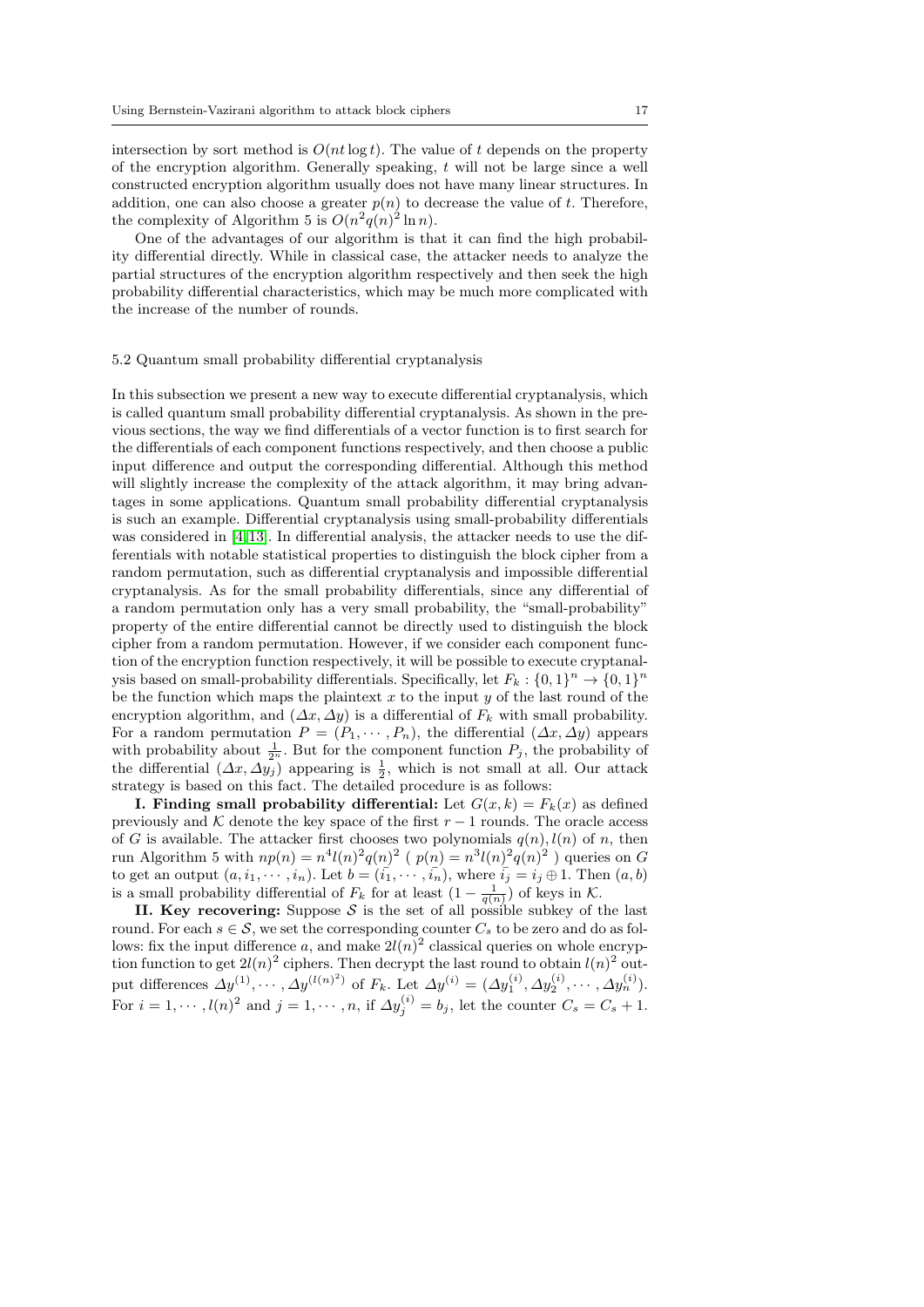Afterwards, calculate the ratio  $\lambda_s = C_s/nl(n)^2$ . The attacker chooses the key  $s \in \mathcal{S}$  which has the smallest ratio  $\lambda_s$  to be the subkey of the last round.

To justify that above attack procedure work for at least  $(1 - \frac{1}{q(n)})$  of keys in  $K$ , we give following theorem:

**Theorem 7** There exists a subset  $\mathcal{K}_1 \subseteq \mathcal{K}$  such that:

(1) 
$$
|\mathcal{K}_1|/|\mathcal{K}| \geq 1 - \frac{1}{q(n)};
$$

(2) If the key used for the first  $r - 1$  rounds of the encryption algorithm is in  $\mathcal{K}_1$ and s is the right subkey of the last round, then the ratio  $\lambda_s$  obtained by the above procedure satisfies

$$
Pr[\lambda_s \ge \frac{1}{l(n)}] \le 3\exp(-n/2).
$$

**Proof.** According to Theorem 1 and the definition of G, for any  $j = 1, \dots, n$ ,

$$
\frac{|\{z \in \mathbb{F}_2^{m+n} | G_j(z) + G_j(z \oplus (a||0)) = b_j\}|}{2^{m+n}} \le \epsilon
$$
\n(10)

holds with a probability greater than  $1 - \exp(-2p(n)\epsilon^2)$ . Similar to the proof of Theorem 6, we let

$$
V_j(k) = \frac{|\{x \in \mathbb{F}_2^n | F_{kj}(x \oplus a) + F_{kj}(x) = b_j\}|}{2^n}.
$$

The equation (10) indicates  $\mathbb{E}_k(V_i(k)) \leq \epsilon$ , where  $\mathbb{E}_k(\cdot)$  means the expectation when the key  $k$  is chosen uniformly at random from  $K$ . Therefore, if the equation (10) holds, we have  $Pr_k[V_j(k) \le nq(n)\epsilon] \ge 1 - \frac{1}{nq(n)}$ . In other words, for each  $j \in \{1, \dots, n\}, V_j(k) \le nq(n)\epsilon$  holds for at least  $(1 - \frac{1}{nq(n)})$  of keys in K. Then by similar analysis in the proof of Theorem 3, for at least  $(1 - \frac{1}{q(n)})$  of keys in K, it holds that

$$
V_j(k) \le nq(n)\epsilon, \qquad \forall j \in \{1, \cdots, n\}.
$$

Let K' be the set of these keys, then  $|K'|/|K| \geq 1 - \frac{1}{q(n)}$ , and for all  $k \in \mathcal{K}'$ , it holds that

$$
Pr\left[\frac{|\{x \in \mathbb{F}_2^n | F_{kj}(x \oplus a) + F_{kj}(x) = b_j\}|}{2^n} \le nq(n)\epsilon\right] > 1 - \exp(-2p(n)\epsilon^2)
$$

Let  $\epsilon = \frac{1}{2nl(n)q(n)}$ . Noticing  $p(n) = n^3 l(n)^2 q(n)^2$ , we have

$$
Pr\left[\frac{|\{x \in \mathbb{F}_2^n | F_{kj}(x \oplus a) + F_{kj}(x) = b_j\}|}{2^n} \le \frac{1}{2l(n)}\right] > 1 - \exp(-n/2). \tag{11}
$$

That is, for all  $j = 1, \dots, n$ ,

$$
Pr_x\left[F_{kj}(x) + F_{kj}(x \oplus a) = b_j\right] \le \frac{1}{2l(n)}\tag{12}
$$

holds except a negligible probability. For  $i = 1, 2, \cdots, l(n)^2, j = 1, \cdots, n$ , we define the random variable

$$
Y(i,j) = \begin{cases} 1 & \Delta y_j^{(i)} = b_j; \\ 0 & \Delta y_j^{(i)} \neq b_j. \end{cases}
$$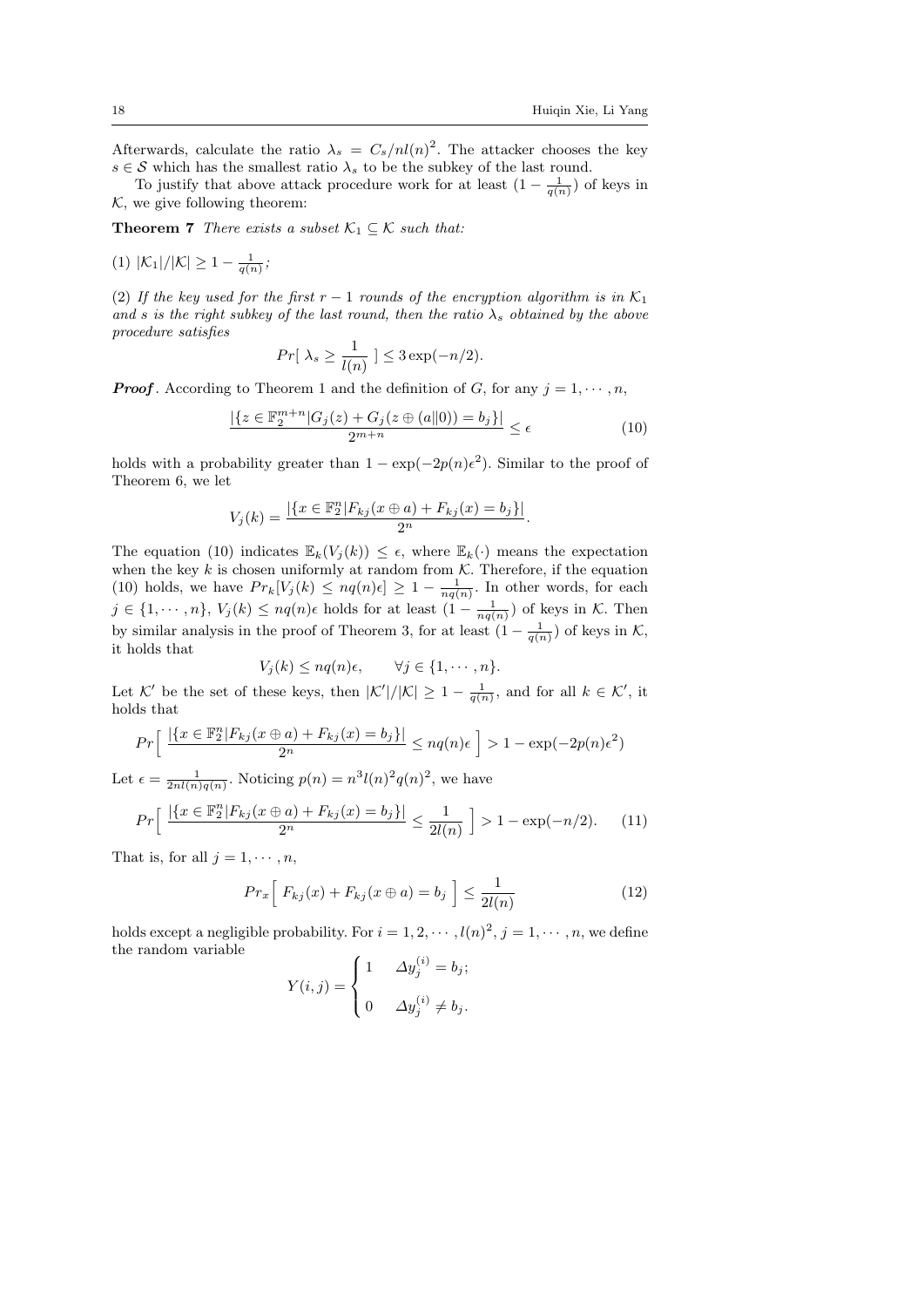For every *i*, *j*, the equation (12) indicates  $\mathbb{E}_x(Y(i,j)) \leq \frac{1}{2l(n)}$  except a negligible probability. (Here  $\mathbb{E}_x$  means the expectation when output difference is obtained by choosing plaintext x uniformly at random.  $\mathbb{E}_x(Y(i,j))$  is still a random variable since it is a function of the vector a, which is a random variable output by Algorithm 5.) According to Hoeffding's inequality and the fact that the equation (12) holds except a probability  $\exp(-n/2)$ , it holds that

$$
Pr\Big[\frac{\sum_{i,j} Y(i,j)}{nl(n)^2} \ge \frac{1}{2l(n)} + \delta\Big] \le 2\exp(-2nl(n)^2\delta^2) + \exp(-n/2).
$$

Let  $\delta = \frac{1}{2l(n)}$ . Noticing  $\sum_{i,j} Y(i,j)/nl(n)^2 = \lambda_s$ , we have

$$
Pr[\lambda_s \ge \frac{1}{l(n)}] \le 3 \exp(-n/2),
$$

which completes the proof.

 $\Box$ 

In key recovering phase, the attacker computes  $l(n)^2$  output difference to get the ratio  $\lambda_s$  for every  $s \in \mathcal{S}$ . If s is not the right key of the last round, the  $l(n)^2$ differentials  $(a, \Delta y^{(i)})$  can be seen as differentials of a random permutation. Then the probability of  $Y(i, j) = 1$  is approximate to  $\frac{1}{2}$  for every i, j. Therefore, the expectation of  $\lambda_s$  is approximate to  $\frac{1}{2}$ . On the other hand, if s is the right key, the probability of  $\lambda_s \geq \frac{1}{l(n)}$  is negligible according to Theorem 7. This notable difference makes our attack strategy feasible for at least  $(1 - \frac{1}{q(n)})$  of keys in K. About the complexity of the attack procedure, there are  $n^4 l(n)^2 q(n)^2$  quantum queries and  $2l(n)^2$  classical queries needed in total.

The basic idea of quantum small probability differential cryptanalysis is similar to the idea of quantum differential cryptanalysis, that is, using some notable statistical difference to distinguish a encryption function from a random permutation. The main difference of these two methods is in key recovering phase. In quantum differential cryptanalysis, the attacker treats the differential as a whole and records the number of times it appears, while in quantum small probability differential cryptanalysis, the attacker considers every bit of the output differences respectively and records the number of times they appear.

## 5.3 Quantum impossible differential cryptanalysis

Impossible differential cryptanalysis is also a chosen-plaintext attack. Suppose  $F_k: \{0,1\}^n \to \{0,1\}^n$  and the key space K are defined as before. A differential  $(\Delta x, \Delta y)$  is called a impossible differential of  $F_k$  if it satisfies that

$$
F_k(x \oplus \Delta x) + F_k(x) \neq \Delta y, \quad \forall x \in \mathbb{F}_2^n.
$$

Impossible differential cryptanalysis is composed by two phases. In the first phase, the attacker tries to find an impossible differential  $(\Delta x, \Delta y)$  of  $F_k$ . And in the second phase, the attacker uses the found impossible differential to sieve the subkey of the last round. Specifically, the attacker fixes the input difference  $\Delta x$ , and make classical queries on the whole encryption function to get a certain number of ciphers. Then for any possible key s of the last round, the attacker uses it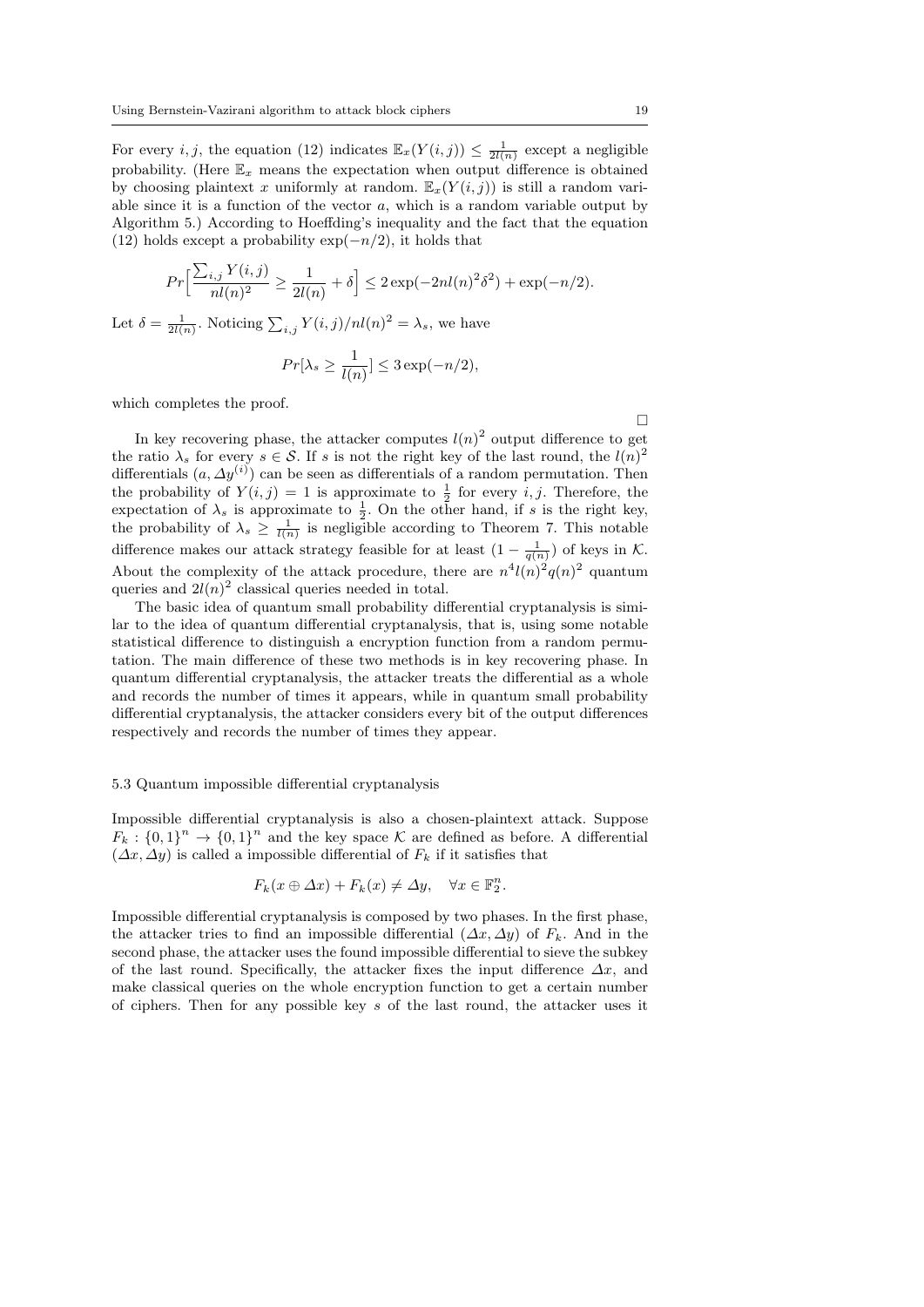to decrypt these ciphers and obtains corresponding output differences of  $F_k$ . If  $\Delta y$  appears among these output differences, then the attacker rules out s. Our algorithm is applied in the first phase.

Let  $G(x, k) = F_k(x)$  as defined previously. The oracle access of G is available. A algorithm to find the impossible differentials of  $F_k$  is as follows:

Algorithm 6 The oracle access of  $G = (G_1, \dots, G_n)$  is given. Let  $p(n)$  be an arbitrary polynomial function of n, and initialize the set  $H := \Phi$ . 1 For  $j = 1, 2, \dots, n$ , do 2 For  $p = 1, \dots, p(n)$ , do 3 Run the BV algorithm on  $G_j$  to get a  $(n + m)$ -bit output  $\omega =$  $(\omega_1, \cdots, \omega_n, \omega_{n+1}, \cdots, \omega_{n+m}) \in N_{G_j}.$ 4 Let  $H = H \cup \{(\omega_1, \dots, \omega_n)\}.$ 5 End 6 Solve the system of linear equations  $\{x \cdot \omega = 0 | \omega \in H\}$  to get the set  $B^1$ and  $\{x \cdot \omega = 1 | \omega \in H\}$  to get the set  $B^0$ . Let  $B_j = B_j^0 \cup B_j^1$ . 7 If  $B_j \supsetneq \{(0, \dots, 0)\}\$ , then choose an arbitrary nonzero  $a \in B_j$  and output  $(j, a, i_j)$ , where  $i_j$  is the superscript such that  $a \in B_j^{i_j}$ , and halt. 8 Else, Let  $H = \Phi$ . 9 End. 10 Output "No".

Suppose the attacker gets  $(j, a, i_j)$  by running Algorithm 6 with  $p(n) = O(n)$ . Let  $\delta'_G = \max_{1 \leq j \leq n} \delta'_{G_j}$ . If  $\delta'_G \leq p_0 < 1$  for some constant  $p_0$ , then according to Theorem 2,  $(a, \times, \dots, \times, i_j, \times, \dots, \times)$  will be an impossible differential of  $F_k$ except a negligible probability. Here " $\times$ " means the corresponding bit can be either 0 or 1. Specifically, we have following theorem:

**Theorem 8** If  $\delta'_G \leq p_0 < 1$  and running Algorithm 6 with  $np(n) = n^2$   $(p(n) = n)$ queries on G gives a vector  $(j, a, i_j)$ , then for any key  $k \in \mathcal{K}$  and any  $i_1, \dots, i_{j-1}$ ,  $i_{i+1}, \cdots, i_n \in \{0,1\}$ , it holds that

$$
F_k(x) \oplus F_k(x \oplus a) \neq (i_1, \cdots, i_{j-1}, i_j, i_{j+1}, \cdots, i_n), \quad \forall x \in \mathbb{F}_2^n \tag{13}
$$

except a negligible probability. That is,  $(a, i_1, \dots, i_n)$  is a impossible differential of  $F_k$  except a negligible probability.

**Proof**. According to Theorem 2, we have  $Pr[a \in U_G^{\bar{i}_j}]$  $\left\{ \begin{array}{l} \Gamma_{i,j} \ G_{j} \end{array} \right\} > 1-p_{0}^{n}.$  Thus  $Pr[G_{j}(z)\oplus z]$  $G_j(z \oplus (a||0)) \neq i_j, \forall z \in \mathbb{F}_2^{m+n} ] > 1 - p_0^n$ . This indicates for all  $k \in \mathcal{K}$ ,

$$
Pr[F_{kj}(x) \oplus F_{kj}(x \oplus a) \neq i_j, \forall x \in \mathbb{F}_2^n] > 1 - p_0^n.
$$

Since the probability that the equation (13) holds is no less than the above probability, the conclusion holds.

П

From Theorem 8, we can see that by running Algorithm 6 with  $O(n^2)$  queries the attacker may find impossible differentials of  $F_k$ . Unlike the other two kinds of differential cryptanalysis proposed in previous two subsections, the "impossibility" of the found differential holds for all keys in  $K$ . But Algorithm 6 can only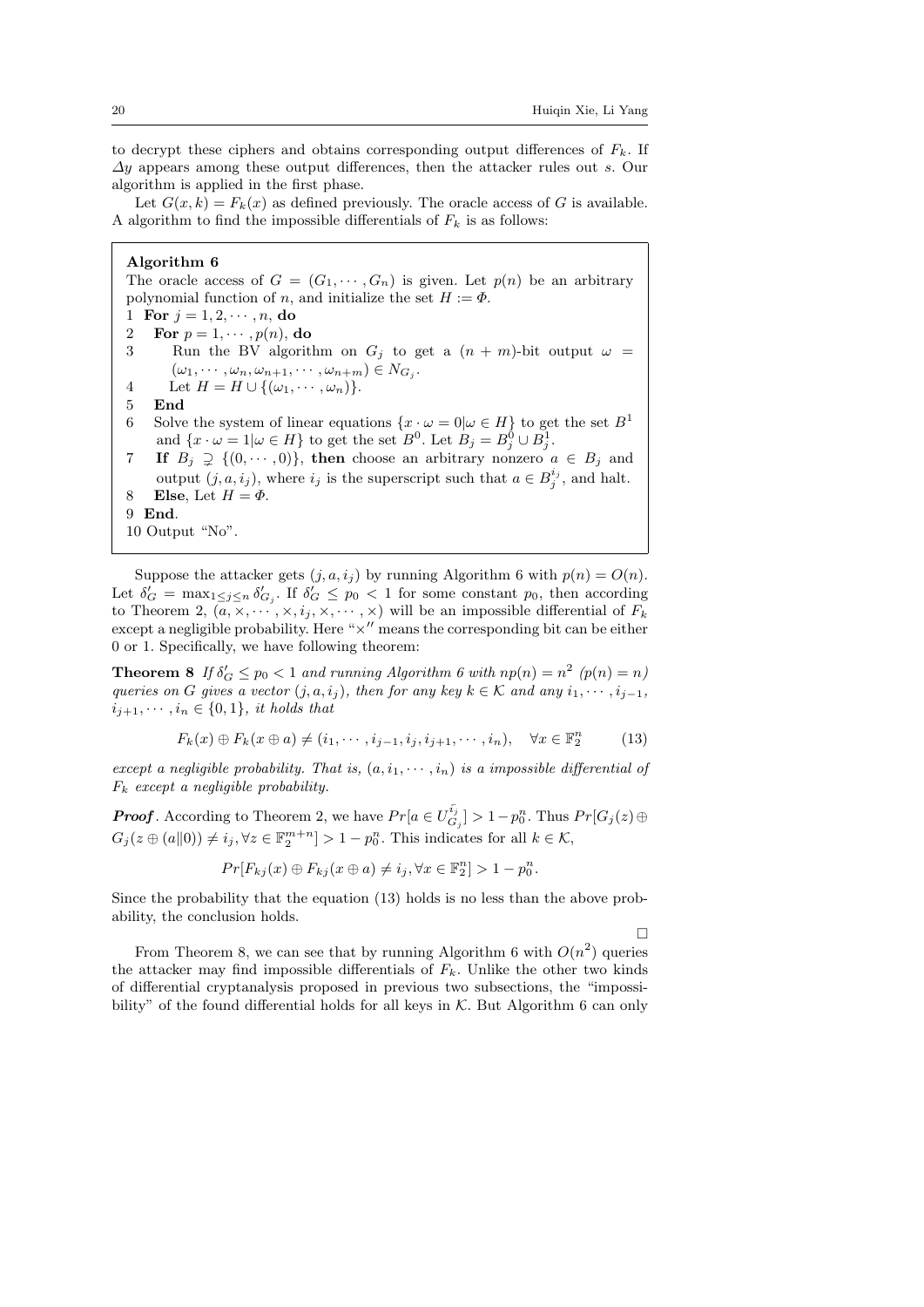find the impossible differentials whose "impossibility" concentrates on a certain bit. In other words, only when there exists some j such that  $F_{kj}$  has impossible differentials, can Algorithm 6 find impossible differentials of  $F_k$ . Although our algorithm can only find such special impossible differentials, it still provide a new and inspirational approach for impossible differential cryptanalysis. In addition, one of the main shortcomings of traditional impossible differential cryptanalysis is the difficulties in extending the differential path, which limits the number of rounds that can be attacked. Our approach does not have this problem since it treats the first  $r - 1$  rounds as a whole.

## 6 Discussion and conclusion

In this paper, we construct new quantum distinguishers for the 3-round Feistel scheme and propose a new quantum algorithm to recover partial key of Even-Mansour construction. Afterwards, by observing that the linear structures of a encryption function are actually high probability differentials of it, we propose three ways to execute differential cryptanalysis. The quantum algorithms used for these three kinds of differential cryptanalysis all have polynomial running time. We believe our work provides some helpful and inspirational methods for quantum cryptanalysis.

There are many directions for future work. First, is it possible to modify the algorithms used for quantum differential analysis and quantum small probability differential cryptanalysis so that they can work for all keys in the key space. Also, under the premise of not affecting the success probability, how to reduce the complexity of our attacks is worthy of further study. In addition, all algorithms proposed in this article find differentials of a vector function by first searching for the differentials of its component functions respectively. There may exist other ways that find differentials of a vector function directly.

Acknowledgements This work was supported by National Natural Science Foundation of China (Grant No.61672517), National Cryptography Development Fund (Grant No. MMJJ201 70108) and the Fundamental theory and cutting edge technology Research Program of Institute of Information Engineering, CAS (Grant No. Y7Z0301103).

# References

- <span id="page-20-0"></span>1. Bennett C.H., Brassard G.: Quantum cryptography: public key distribution and coin tossing. In:International Conference on Computers, Systems and Signal Processing, pp. 175-179 (1984)
- <span id="page-20-1"></span>2. Bernstein E., Vazirani U.: Quantum complexity theory. SIAM Journal on Computing. 26, 1411-1473 (1997)
- <span id="page-20-3"></span>3. Boneh D., Zhandry M.: Secure signatures and chosen ciphertext security in a quantum computing world. In: CRYPTO 2013, Part II, PP. 361-379 (2013)
- <span id="page-20-6"></span>4. Borst, J., Knudsen, L R., Rijmen, V.: Two Attacks on Reduced IDEA. In: EUROCRYPT 1997, pp. 1-13 (1997)
- <span id="page-20-4"></span>5. Damgård I., Funder J., Nielsen J.B., et al.: Superposition attacks on cryptographic protocols. International Conference on Information Theoretic Security. 8317, 142-161 (2013)
- <span id="page-20-2"></span>6. Dubuc S.: Characterization of linear structures. Designs, Codes and Cryptography. 22(1), 33-45 (2001)
- <span id="page-20-5"></span>7. Even S., Mansour Y.: A construction of a cipher from a single pseudorandom permutation. J. Cryptology 10(3), 151-162 (1997)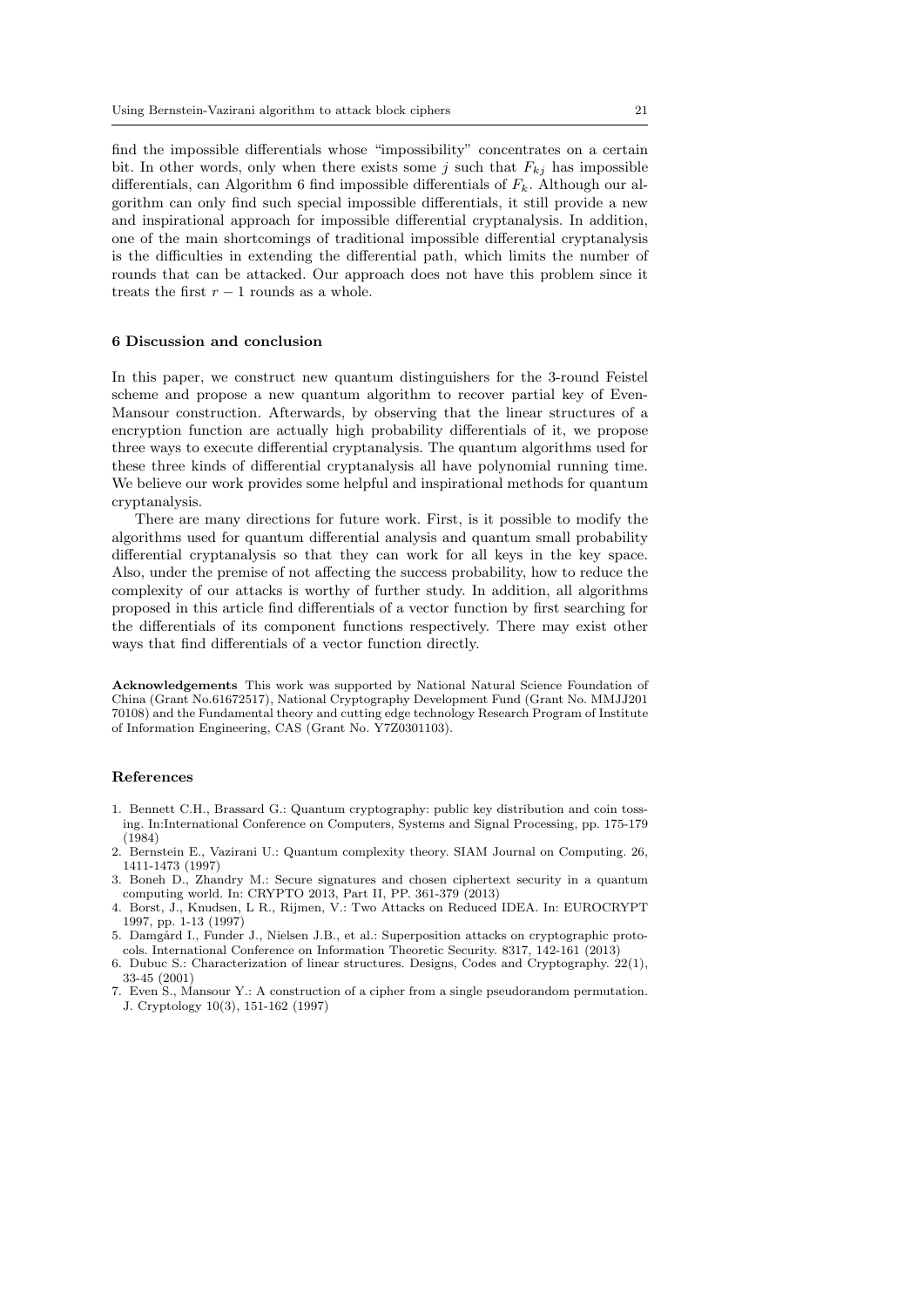.

- <span id="page-21-8"></span>8. Floess D., Andersson E., Hillery, M.: Quantum algorithms for testing and learning Boolean functions. Mathematical Structures in Computer Science. 23, 386-398 (2013)
- <span id="page-21-11"></span>9. Gagliardoni T., Hlsing A., Schaffner C.: Semantic security and indistinguishability in the quantum world. In: CRYPTO 2016, Part III. PP. 60-89 (2016)
- <span id="page-21-9"></span>10. Hillery M., and Anderson E.: Quantum tests for the linearity and permutation invariance of Boolean functions. Physical Review A. 84, 062329 (2011)
- <span id="page-21-5"></span>11. Kaplan M., Leurent G., Leverrier A., et al.: Breaking symmetric cryptosystems using quantum period finding. In: CRYPTO 2016, Part II, PP. 207-237 (2016)
- <span id="page-21-6"></span>12. Kaplan M,. Leurent G,. Leverrier A., et al.: Quantum differential and linear cryptanalysis. arXiv preprint [arXiv:1510.05836](http://arxiv.org/abs/1510.05836) (2015)
- <span id="page-21-16"></span>13. Knudsen L R, Rijmen V. On the decorrelated fast cipher (DFC) and its theory. In: FSE 1999, pp. 81-94 (1999)
- <span id="page-21-2"></span>14. Kuwakado H., Morii M.: Quantum distinguisher between the 3-round Feistel cipher and the random permutation. In: ISIT 2010, pp. 2682-2685 (2010)
- <span id="page-21-3"></span>15. Kuwakado H., Morii M.: Security on the quantum-type Even-Mansour cipher. In: ISITA 2012, pp. 312C316 (2012)
- <span id="page-21-10"></span>16. Li H., Yang L.: A quantum algorithm to approximate the linear structures of Boolean functions. Mathematical Structures in Computer Science, 1-13 (2016)
- <span id="page-21-7"></span>17. Li H., Yang L.: Quantum differential cryptanalysis to the block ciphers. In: International Conference on Applications and Techniques in Information Security, pp. 44-51 (2015)
- <span id="page-21-14"></span>18. Lub, M., Rackoff C.: How to construct pseudorandom permutations from pseudorandom functions. SIAM J. Comput. 17(2), 373-386 (1988)
- <span id="page-21-13"></span>19. Nyberg, K.: Constructions of bent functions and difference sets. In: EUROCRYPT 1990, pp. 151-160 (1990)
- <span id="page-21-12"></span>20. Nyberg, K.: Differentially uniform mappings for cryptography. In: EUROCRYPT 1993, pp. 55-64
- <span id="page-21-4"></span>21. Santoli, T., Schaffner, C.: Using simons algorithm to attack symmetric-key cryptographic primitives. In: Quantum Information & Computation. 17, 65-78 (2017)
- <span id="page-21-0"></span>22. Shor P.W.: Algorithms for quantum computation: discrete logarithms and factoring. In: FOCS 1994, pp.124-134. IEEE, Los Alamitos (1994)
- <span id="page-21-1"></span>23. Simon, D.R.: On the power of quantum computation. SIAM journal on computing. 26, 1474-1483 (1997)
- <span id="page-21-15"></span>24. Zhou Q., Lu S.F., Zhang Z.G., et al.: Quantum differential cryptanalysis. Quantum Inf. Process. 14(6), 2101-2109(2015)

# A Proof of Theorem 1

In this section we present the proof of Theorem 1, which can be found in [\[16\]](#page-21-10). Theorem 1 is stated as following:

**Theorem 1.**If running Algorithm 1 on a function  $f \in \mathcal{B}_n$  gives sets  $A^0$  and  $A^1$ , then for all  $a \in A^i$   $(i = 0, 1)$ , all  $\epsilon$  satisfying  $0 < \epsilon < 1$ , we have

$$
Pr(1 - \frac{|\{x \in \mathbb{F}_2^n | f(x \oplus a) + f(x) = i\}|}{2^n} < \epsilon) > 1 - \exp(-2p(n)\epsilon^2).
$$

**Proof.** For all  $a \in A^i$   $(i = 0, 1)$ ,

 $\overline{I}$ 

$$
Pr_x[f(x \oplus a) + f(x) = i] = \frac{|\{x \in \mathbb{F}_2^n | f(x \oplus a) + f(x) = i\}|}{2^n} = \frac{|V_{f,a}^i|}{2^n}
$$

Let  $p = |V_{f,a}^i|/2^n$  and  $q = 1-p$ , then  $p, q \in [0, 1]$ . We define a random variable Y as following:

$$
Y(\omega) = \begin{cases} 0, & \omega \cdot a = i; \\ 1, & \omega \cdot a \neq i. \end{cases}
$$

According to Lemma 1, the expectation of Y is  $\mathbb{E}(Y) = 1 \cdot q = 1 - p$ . The  $p(n)$  times of running the BV algorithm produce  $p(n)$  independent identical random variables  $Y_1, \dots, Y_{p(n)}$ . By Hoeffding's inequality,

$$
Pr[ q - \frac{1}{p(n)} \sum_{j=1}^{p(n)} Y_j \ge \epsilon ] \le \exp(-2p(n)\epsilon^2).
$$